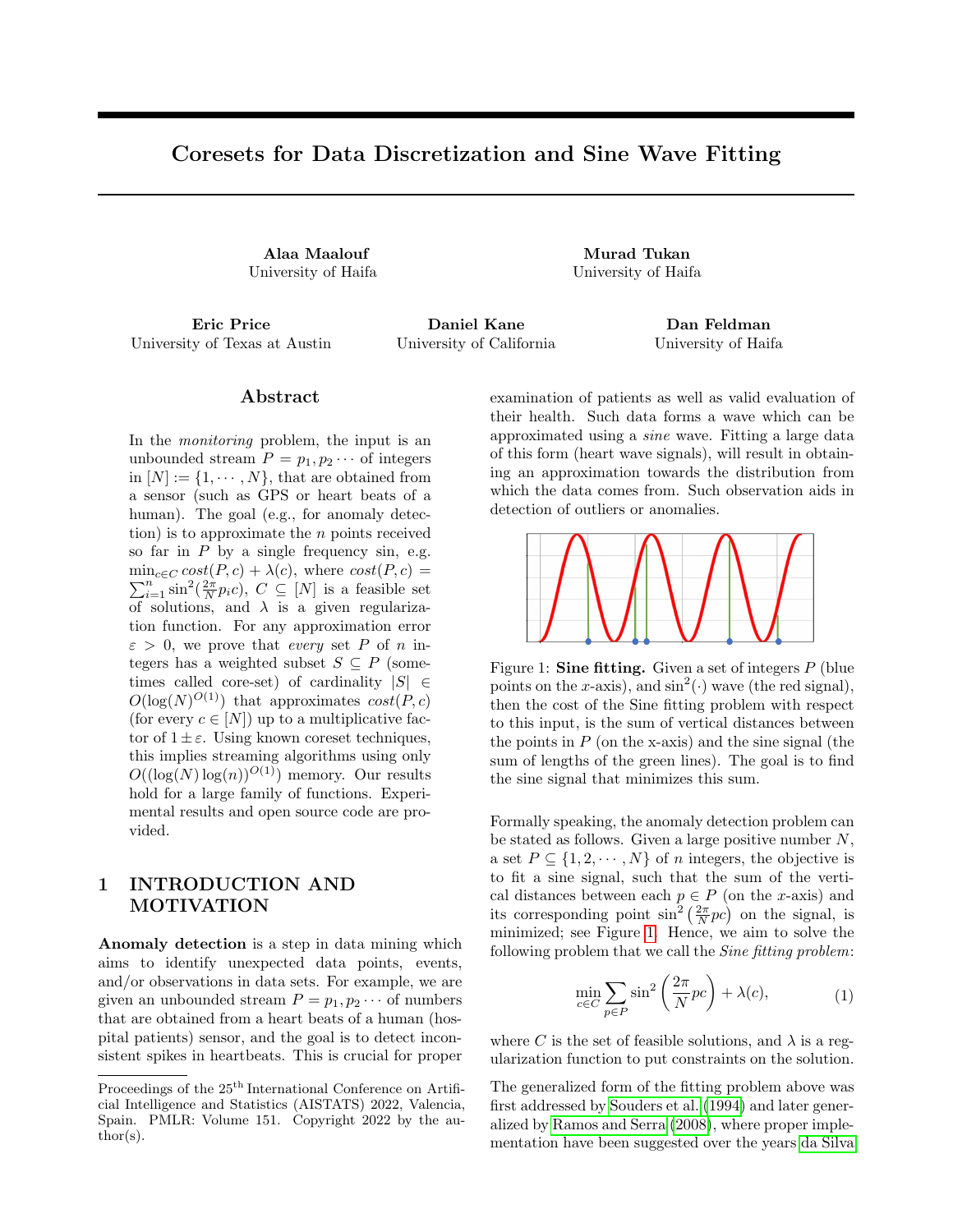and Serra (2003); Chen et al. (2015); Renczes et al. (2016); Renczes and Pal (2021). In addition, the Sine tting problem and its variants gained attention in recent years in solving various problems, e.g., estimating the shift phase between two signal with very high accuracy Queiros et al. (2010), characterizing data acquisition channels and analog to digital converters Pintelon and Schoukens (1996), high-accuracy sampling measurements of complex voltage ratio of sinusoidal signals Augustyn and Kampik (2018), etc.

Data discretization. In many applications, we aim to nd a proper choice of 
oating-point grid. For example, when we are given points encoded in 64bits, and we wish to use a 32 
oating point grid. A naive way to do so is by simply removing the most/least signi cant 32 bits from each point. However such approach results in losing most of the underlying structure that these points form, which in turn leads to unnecessary data loss. Instead, arithmetic modulo or sine functions that incorporate cyclic properties are used, e.g., Naumov et al. (2018); Nagel et al. (2020); Gholami et al. (2021). Such functions aim towards retaining as much information as possible when information loss is inevitable. This task serves well in the eld of quantization Gholami et al. (2021), which is an active sub- eld in deep learning models.

To solve this problem, we rst nd the sine wave that ts the input data using the cost function at ([1\).](#page-0-1) Then each point in the input data is projected to its nearest point from the set of roots of the signal that was obtained from the sine tting operation; see Figure 2.

All of the applications above, e.g., monitoring, anomaly detection, and data discretization, are problems that are reduced to an instance of the Sine tting problem. Although these problems are desirable, solving them on large-scale data is not an easy task, due to bounded computational power and memory. In addition, in the streaming (or distributed) setting where points are being received via a stream of data, tting such functions requires new algorithms for handling such settings. To handle these challenges, we can use coresets.

### 1.1 Coresets

Coreset was rst suggested as a data summarization technique in the context of computational geometry (Agarwal et al., 2004), and got increasing attention over recent years (Broder et al., 2014; Tukan et al., 2020; Huang et al., 2021; Cohen-Addad et al., 2021; Huang et al., 2020; Mirzasoleiman et al., 2020); for extensive surveys on coresets, we refer the reader to (Feldman, 2020; Phillips, 2016), and Jubran et al. (2019); Maalouf et al. (2021b) for an introductory.

Informally speaking, a coreset is (usually) a small weighted subset of the original input set of points that approximates its loss for every feasible query, up to a provable multiplicative error of 1  $\,$  ", where" 2 (0; 1) is a given error parameter. Usually the goal is to have a coreset of size that is independent or near-logarithmic in the size of the input (number of points), in order to be able to store a data of the same structure (as the input) using small memory, and to obtain a faster time solutions (approximations) by running them on the coreset instead of the original data. Furthermore, the accuracy of existing (fast) heuristics can be improved by running them many times on the coreset in the time it takes for a single run on the original (big) dataset. Finally, since coresets are designed to approximate the cost of every feasible query, it can be used to solve constraint optimization problems, and to support streaming and distributed models; see details and more advantages of coresets in (Feldman, 2020).

In the recent years, coresets were applied to improve many algorithms from di erent elds e.g. logistic regression (Huggins et al., 2016; Munteanu et al., 2018; Karnin and Liberty, 2019; Tukan et al., 2020), matrix approximation (Feldman et al., 2013; Maalouf et al., 2019; Feldman et al., 2010; Sarlos, 2006; Maalouf et al., 2021c), decision trees (Jubran et al., 2021), clustering (Feldman et al., 2011; Gu, 2012; Lucic et al., 2016; Bachem et al., 2018; Jubran et al., 2020; Schmidt et al., 2019),`<sup>z</sup> -regression (Cohen and Peng, 2015; Dasgupta et al., 2009; Sohler and Woodru, 2011),SVM (Har-Peled et al., 2007; Tsang et al., 2006, 2005a,b; Tukan et al., 2021a), deep learning models (Baykal et al., 2018; Maalouf et al., 2021a; Liebenwein et al., 2019; Mussay et al., 2021), etc.

Sensitivity sampling framework. A uni ed framework for computing coresets to wide range family of problems was suggested in (Braverman et al., 2016). It is based on non-uniform sampling, speci cally, sensitivity sampling. Intuitively, the sensitivity of a point p from the input set P is a numbers(p)  $2 \left[0, 1\right]$  that corresponds to the importance of this point with respect to the other points, and the speci c cost function that we wish to approximate; see formal details in Theorem 2. The main goal of de ning a sensitivity is that with high probability, a non-uniform sampling from P based on these sensitivities yields a coreset, where each point p is sampled i.i.d. with a probability that is proportional to  $s(p)$ , and assigned a (multiplicative) weight which is inversely proportional to s(p). The size of the coreset is then proportional to (i) the total sum of these sensitivitiest  $=$  $_{\sf p2\, P}$  s(p), and (ii) the VC dimension of the problem at hand, which is (intuitively) a complexity measure. In recent years, many classical and hard machine learning problems (Braver-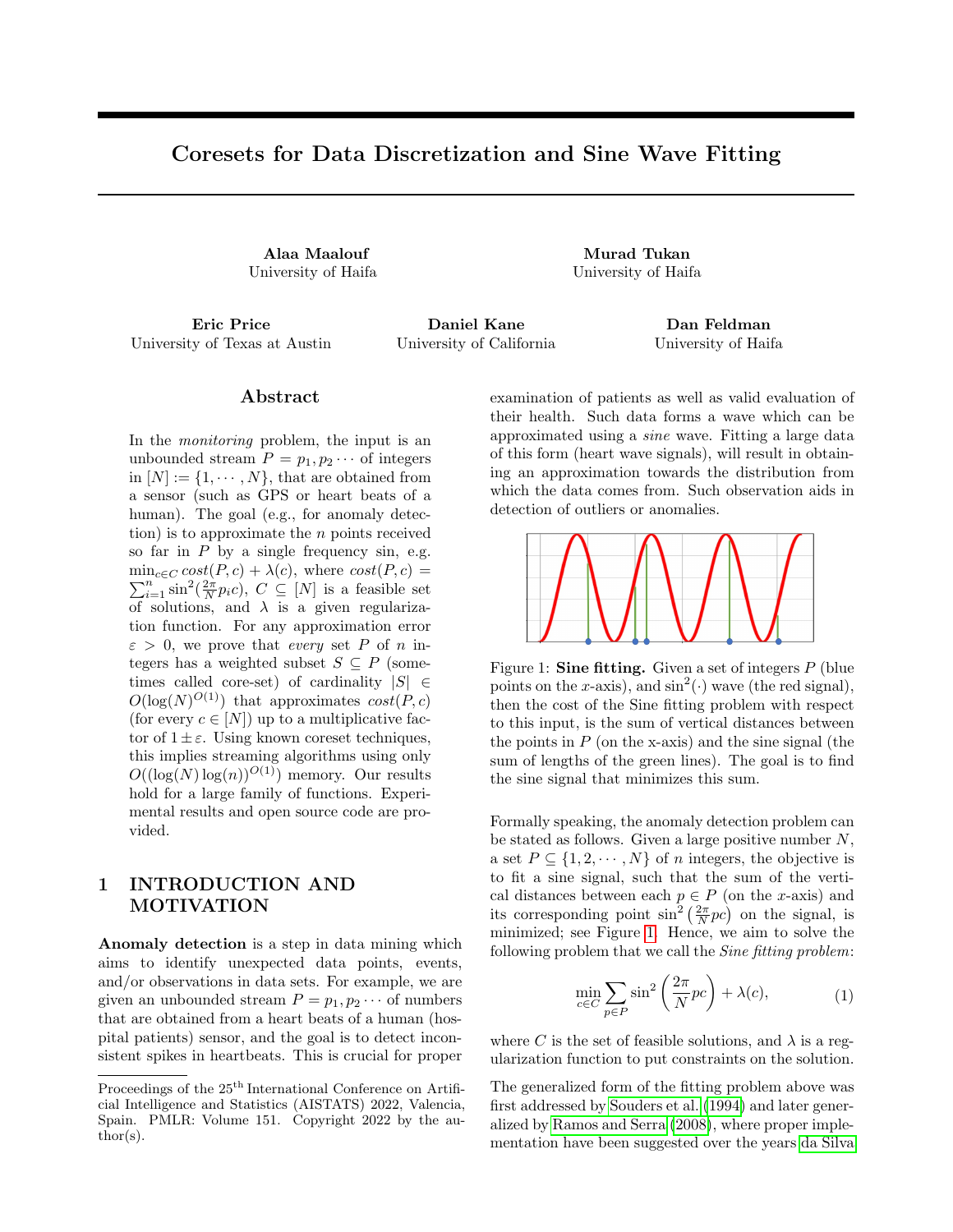man et al., 2016; Sohler and Woodru, 2018; Maalouf et al., 2020b) have been proved to have a total sensitivity (and VC dimension) that is near-logarithmic in or even independent of the input sizejPj.

Figure 2: Discretization. Given a set of points (blue points), we nd a sine wave (red signal) that ts the input data. Then each input point is projected to its nearest point from the set of roots of the signal.

#### 1.2 Our Contribution

We summarize our contribution as follows.

- (i) Theoretically, we prove that for every integer  $N >$ 1, and every set $P$  [N] of  $n > 1$  integers:
	- (a) The total sensitivity with respect to the Sine tting problem is bounded by  $O(log^4 N)$ , and the VC dimension is bounded by O(log (nN )); see Theorem 4 and Claim 12 respectively.
	- (b) For any approximation error  $"$  > 1, there exists a coreset of size  $\Theta$  log(N)<sup>O(1)</sup> (see Theorem 3 for full details) with respect to the Sine tting optimization problem.
- (ii) Experimental results on real world datasets and open source code (Code, 2022) are provided.

### 2 PRELIMINARIES

In this section we rst give our notations that will be used throughout the paper. We then de ne the sensitivity of a point in the context of the Sine tting problem (see De nition 1), and formally write how it can be used to construct a coreset (see Theorem 2). Finally we state the main goal of the paper.

Notations. Let  $Z^+$  denote the set of all positive integers,  $[p] = f 1; \ldots; ng for every n 2 Z<sup>+</sup>, and for every$ x 2 R denote the rounding of x to its nearest integer by bxe (e.g.  $b3:2e = 3$ ).

We now formally de ne the sensitivity of a point  $p 2 P$ in the context of the Sine tting problem.

De nition 1 (Sine tting sensitivity). Let  $N > 1$  be a positive integer, and let  $P$  [N] be a set ofn  $>$ 1 integers. For every p 2 P, the sensitivity of p is de ned as max<sub>c2 [N ]</sub>  $\frac{\sin^2(\text{pc}\frac{2}{N})}{\text{sn}^2(\text{qc}\frac{2}{N})}$ :

The following theorem formally describes how to construct an "-coreset via the sensitivity framework. We restate it from Braverman et al. (2016) and modify it to be speci c for our cost function.

Theorem 2. Let  $N > 1$  be a positive integer, and let P [N] be a set of  $n > 1$  integers. Let  $s : P$  ! [0; 1] be a function such thats(p) is an upper bound on the sensitivity of  $p$  (see De nition 1). Let  $t =$ <sub>p2 P</sub> s(p) and  $d^0$  be the VC dimension of the Sine tting problem; see De nition 11. Let ";  $2(0,1)$ , and let S be a random sample ofjSj 2 O  $\frac{t}{T^2}$  d<sup>0</sup>logt + log <sup>1</sup> i.i.d points from P, where every p 2 P is sampled with probability s(p)=t. Let  $v(p) = \frac{t}{s(p)|S|}$  for every p 2 S. Then with probability at least  $1$ , we have that for every c 2 [N ], we have 1  $\frac{p_2 s v(p) \sin^2(p c \frac{2}{N})}{p_2 p \sin^2(p c \frac{2}{N})}$ ":

Problem statement. Theorem 2 raises the following question: Can we bound the the total sensitivity and the VC dimension of the Sine tting problem in order to obtain small coresets?

Note that, the emphasis of this work is on the size of the coreset that is needed (required memory) to approximate the Sine tting cost function.

# 3 CORESET FOR SINE FITTING

In this section we state and prove our main result. For brevity purposes, some proofs of the technical results have been omitted from this manuscript; we refer the reader to the supplementary material for these proofs.

Note that since the regularization function at (1) is independent ofP, a 1 " multiplicative approximation of the  $\sin^2()$  terms at (1), yields a 1 " multiplicative approximation for the whole term in (1).

The following theorem summarizes our main result.

Theorem 3 (Main result: coreset for the Sine tting problem). Let  $N > 1$  be a positive integer, P [N] be a set of  $n > 1$  integers, and let";  $2(0; 1)$ . Then, we can compute a pair( $S$ ;  $v$ ), where  $S$  P, and  $v : S$ !  $[0; 1)$ , such that

1. the size ofS is polylogarithmic in N and logarithmic in n, i.e.,

$$
jSj 2 O \frac{\log^4 N}{n^2} \log(nN) \log(\log N) + \log \frac{1}{n}
$$

2. with probability at least 1 , for every  $c 2 [N]$ ,

P  
1 
$$
\frac{p^2 S V(p) \sin^2(pc \frac{2}{N})}{p^2 P \sin^2(pc \frac{2}{N})}
$$
 ::

 $1<sup>1</sup>$ O hide terms related to " (the approximation factor), and (probability of failure).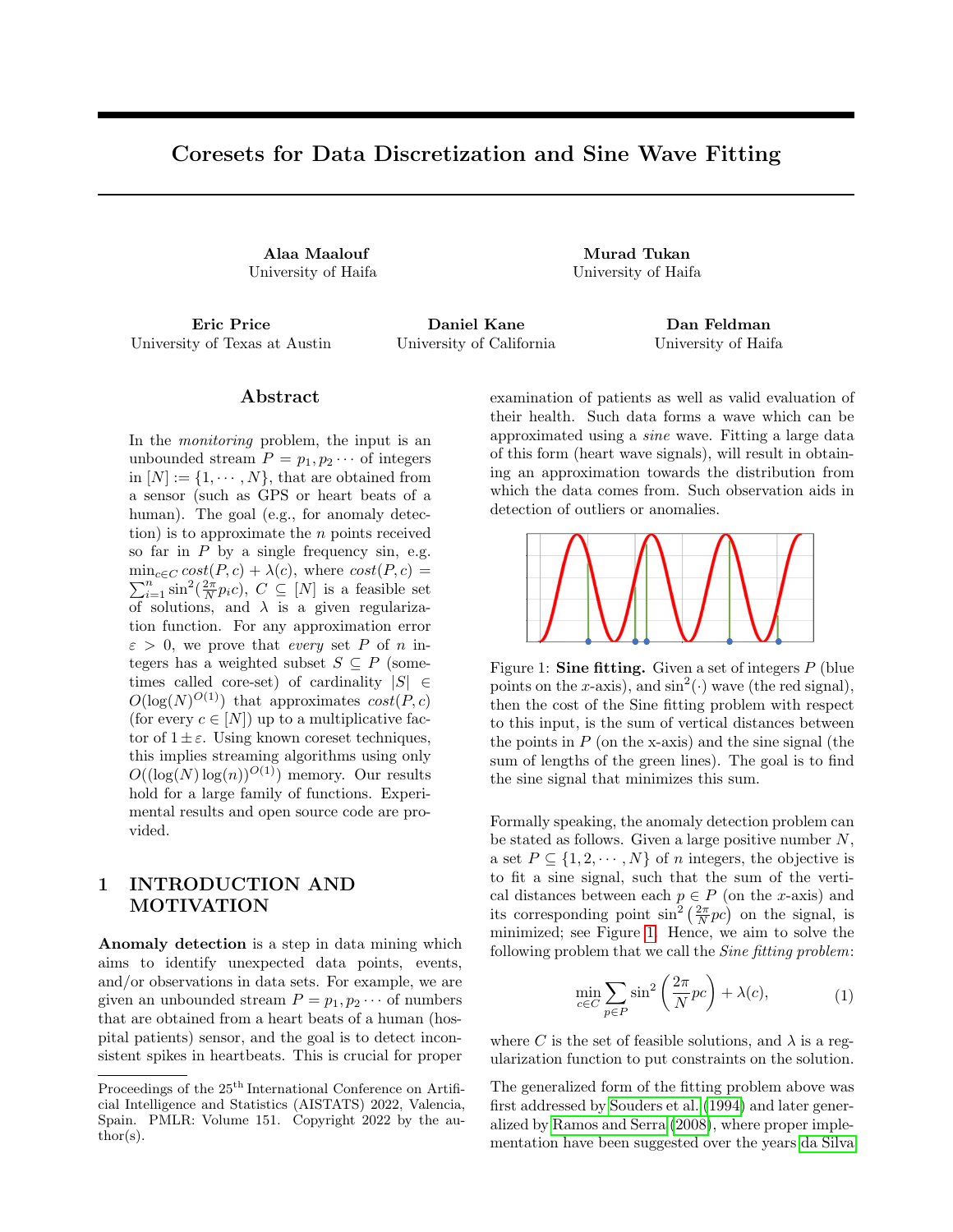To prove Theorem 3, we need to bound the total sensitivity (as done in Section 3.1) and the VC dimension (see Section 3.2) of the Sine tting problem.

#### 3.1 Bound On The Total Sensitivity

In this section we show that the total sensitivity of the Sine tting problem is small and bounded. Formally speaking,

Theorem 4. Let  $N$  1 and  $P$  [N]. Then

$$
\frac{X}{p2 P} \max_{c2 \, [N]} \frac{\sin^2(p c \frac{2}{N})}{q2 P} \sin^2(q c \frac{2}{N}) \cdot 2 O(log^4 N);
$$

We prove Theorem 4 by combining multiple claims and lemmas. We rst state the following as a tool to use the cyclic property of the sine function.

Claim 5. Let  $a; b2 \, Z^+$  be a pair of positive integers. Then for every  $x \, 2 \, Z^+$ ,

$$
\sin \frac{b}{a}x = \sin \frac{b}{a} (x \mod a) :
$$

We now proceed to prove that one doesn't need to go over all the possible integers in  $N \mid$  to compute a bound on the sensitivity of each p 2 P, but rather a smaller compact subset of  $[N]$  is su cient.

Lemma 6. Let P [N] be a set ofn integer points. For every p 2 P, let

C(p) = c2 [N]cp mod 
$$
\frac{N}{2}
$$
 2  $\frac{N}{8}$ ;  $\frac{3N}{8}$  :

Then for every p 2 P,

$$
\max_{c2[N]} \frac{p^{\sin^2 \frac{2}{N}pc}}{\sin^2 \frac{2}{N}qc} \quad 4 \max_{c2C(p)} \frac{p^{\sin^2 \frac{2}{N}pc}}{\sin^2 \frac{2}{N}qc} \quad (2)
$$

Proof. Put  $p 2 P$ , and let  $c 2 [N]$  be an integer that maximizes the left hand side of (2) with respect top, i.e.,

$$
\max_{c_2[N]} \frac{\sin^2\;pc\;\frac{2}{N}}{_{q2P}\sin^2\;qc\;\frac{2}{N}} = \frac{p\;\frac{\sin^2\;pc\;\frac{2}{N}}{_{q2P}\sin^2\;qc\;\frac{2}{N}}}{_{q2P}\sin^2\;qc\;\frac{2}{N}}.
$$
(3)

If c 2 C(p) the claim trivially holds. Otherwise, we have  $c \ 2 \ [N] \n n C(p)$ , and we prove the claim using case analysis: Case (i)  $($  p mod  $\frac{N}{2}$ ) 2 0;  $\frac{N}{8}$  , and Case (ii) (c p mod  $\frac{N}{2}$ ) 2  $\frac{N}{2}$   $\frac{N}{8}$ ;  $\frac{N}{2}$ .

Case (i): Let  $b_2$  2 [8] n [3] be an integer, and let

$$
z = \frac{1}{\frac{N+b_2}{c \text{ p mod } \frac{N}{2}}}
$$
. We rest observe that  

$$
z = \frac{8}{\frac{N}{c \text{ p mod } \frac{N}{2}}}
$$

$$
= \frac{\frac{N}{b_2}}{c \text{ p mod } \frac{N}{2}} + \frac{\frac{N}{b_2} \mod c \text{ p mod } \frac{N}{2}}{c \text{ p mod } \frac{N}{2}};
$$
(4)

where the second equality hold by properties of the ceiling function. We further observe that,

z c p mod 
$$
\frac{N}{2}
$$
  
\n= $\frac{N}{b_2} + \frac{N}{b_2}$  mod c p mod  $\frac{N}{2}$  (5)  
\n2  $\frac{N}{b_2}$ ;  $\frac{N}{8} + \frac{N}{b_2}$ ;

where the rst equality holds by expanding z using (4), and the last inclusion holds<sub>i</sub> by the assumption of Case (i). Since  $\frac{N}{b_2}$ ;  $\frac{N}{8}$  +  $\frac{N}{b_2}$  is entirely included in  $\frac{N}{8}$ ;  $\frac{3N}{8}$  , then it holds that z c p mod  $\frac{N}{2}$  2  $\beta(\mathsf{p})$ . Similarly, one can show that (zc p) mod  $\frac{\mathsf{N}}{2}$  2  $\frac{N}{b_2}$ ;  $\frac{N}{8}$  +  $\frac{N}{b_2}$ , which means that zc 2 C(p).

We now proceed to show that the sensitivity can be bounded using some point  $inc(p)$ . Since for every x 2  $\,$  0;  $_{\overline{2}}\,$  , sin $\,$ x  $\,$   $\,$  2 jsin $\,$ xj, then it holds that

$$
\sin^2 \frac{2}{N} pc = \sin^2 \frac{2}{N} \quad c \text{ p mod } \frac{N}{2}
$$
\n
$$
\frac{2}{N} \quad c \text{ p mod } \frac{N}{2}
$$
\n
$$
= \frac{2}{N} z \quad c \text{ p mod } \frac{N}{2} \quad \frac{2}{z^2}
$$
\n
$$
\frac{4}{z^2} \sin^2 \frac{2}{N} z \quad c \text{ p mod } \frac{N}{2}
$$
\n
$$
= \frac{4}{z^2} \sin^2 \frac{2}{N} z c \text{ p ;}
$$
\n(6)

where the rst equality holds by plugging a :=  $\frac{N}{2}$ ,  $b := 1$  and  $x := c$  p into Claim 5, the rst inequality holds since  $\frac{2}{N}$  c p mod  $\frac{N}{2}$  2 [0; ], the second equality holds by multiplying and dividing by z, the second inequality follows from combining the fact that  $\frac{2}{N}$ z c p mod  $\frac{N}{2}$  $\frac{2}{N}$ z c p mod  $\frac{N}{2}$   $\frac{1}{4}$  +  $\frac{1}{b_2}$ which is derived from (5) and the observation that 2 jsinxj x for every x 2  $\,$  0;  $_{\overline{2}}\,$  , and the last equality holds by plugging  $a := \frac{N}{2}$ , b := z and x := c p into Claim 5.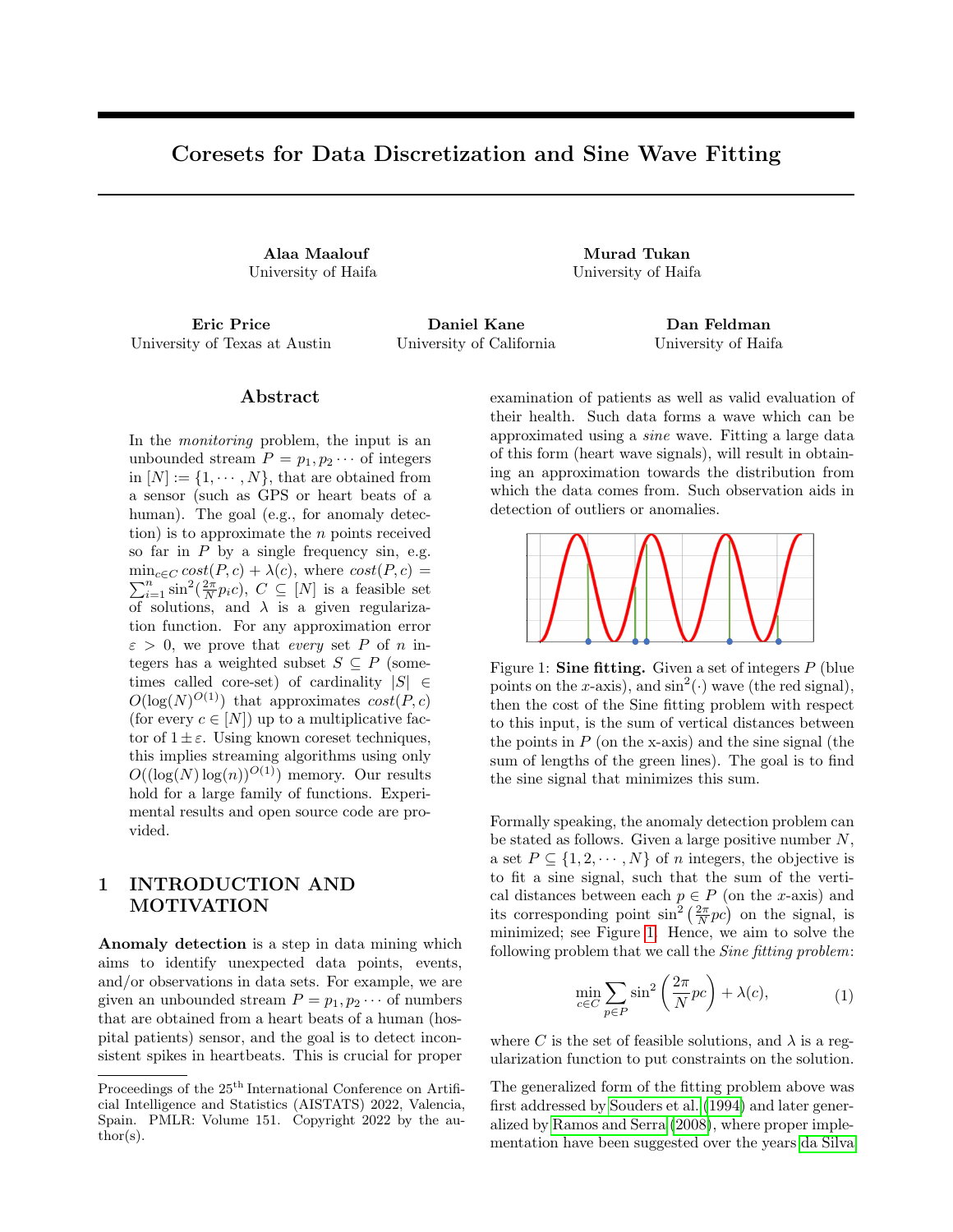In addition, it holds that for every q 2 P

$$
\sin^2 \frac{2}{N} \quad c \text{ q mod } \frac{N}{2}
$$
\n
$$
\frac{1}{4} \frac{2}{N} \quad c \text{ q mod } \frac{N}{2}
$$
\n
$$
= \frac{\frac{2z}{N} \quad c \text{ q mod } \frac{N}{2}}{4z^2}
$$
\n
$$
\frac{\sin^2 \frac{2z}{N} \quad c \text{ q mod } \frac{N}{2}}{4z^2}
$$
\n
$$
= \frac{1}{4z^2} \sin^2 \frac{2}{N} z c q ;
$$
\n(7)

where the rst inequality holds by combining the assumption of Case (i) and the observation that sinxi  $\frac{x}{2}$  for every x 2 0;  $\frac{1}{2}$ , the rst equality holds by multiplying and dividing by z, the second inequality holds by combining (5) with the observation that  $x$  i sinxi for every  $x$  2  $[0;$  ) where in this context  $x := \frac{2z}{N}$  c q mod  $\frac{N}{2}$ , and nally the last equality holds by plugging  $a := \frac{N}{2}$ ,  $b := z$ , and  $x := c$  q into Claim 5.

Combining (3), (5), (6) and (7) yields that

$$
\begin{array}{l}\n\max_{c_2[N]} \frac{\sin^2 \frac{2}{N}pc}{\sin^2 \frac{2}{N}qc} \\
\max_{q2P} \frac{\frac{16}{2}sin^2 \frac{2z}{N} \text{ pc mod } \frac{N}{2}}{\frac{22}{2} \cosh \frac{12}{2} \cosh \frac{12}{2}} \\
= \max_{c_2[N]} \frac{16 \sin^2 \frac{2}{N} zpc}{\frac{q2P}{2} \sin^2 \frac{2}{N} zpc} = \max_{c_2(C(p))} \frac{16 \sin^2 \frac{2}{N} cp}{\frac{q2P}{2} \sin^2 \frac{2}{N} cq};\n\end{array}
$$

where last equality holds from combining (3) andzc 2  $C(p)$ .

Case (ii): Let  $c^0 = N$  c, and note that  $c^0$  2 [N]. For every q 2 P,

$$
jsin (c0q 2 = N )j = jsin (c q 2 = N )j :
$$

We observe that

$$
(c^{0}p \mod \frac{N}{2}) = (N \quad c) p \mod \frac{N}{2}
$$
  
= Np mod  $\frac{N}{2} + (c p) \mod \frac{N}{2}$  mod  $\frac{N}{2}$   
= 0 + (c p) mod  $\frac{N}{2}$  mod  $\frac{N}{2}$   
= (c p) mod  $\frac{N}{2}$   
(N=2 N=8) mod  $\frac{N}{2}$   
= N=8 mod  $\frac{N}{2}$  N mod  $\frac{N}{2}$  = N=8:

Hence, the proof of Claim 6 in Case (ii) follows by replacing c with  $c^0$  in Case (i). П

In what follows, we show that the sensitivity of each point p 2 P is bounded from above by a factor that is proportionally polylogarithmic in N and inversely linear in the number of points q 2 P that are not that far from p in terms of arithmetic modulo.

Lemma 7. Let  $C(p)$  be as in Lemma 6 for every 2 P, and let

$$
g(p; P) = \min_{c_2 C(p)} q_2 P : (cq \mod \frac{N}{2}) 2
$$
  

$$
\frac{N}{16 \log N}, \frac{N}{2} \frac{N}{16 \log N}
$$
 (8)

Then for every p 2 P,

$$
\max_{c^2 C(p)} \frac{sin^2~pc~\frac{2}{N}}{_{q2P} sin^2~qc~\frac{2}{N}} \cdot 2 \cdot O(log^2 N) \frac{1}{g(p;P)}.
$$

Proof. Put  $p \ 2 \ P$ , c 2 C(p), and let  $P^0 =$ q 2 P : sin<sup>2</sup> qc  $\frac{2}{N}$  1=(8 log N )<sup>2</sup>.

First we observe that for every q 2 P such that sin<sup>2</sup> qc  $\frac{2}{N}$  1=(8 log N )<sup>2</sup>, it is implied that (qq) mod  $\frac{N}{2}$   $\frac{N}{16 \log N}$ . By the cyclic property of sin, it holds that ( qc) mod  $\frac{N}{2}$  $\frac{N}{2}$  $\frac{N}{16 \log N}$ .

Combining the above with the fact that sin<sup>2</sup> pc  $\frac{2}{N}$  1, yields that

$$
\frac{\frac{\pi}{2} \sin^2 \rho c \frac{2}{N}}{\frac{\pi}{2} \sin^2 \rho c \frac{2}{N}} = \frac{1}{\frac{\pi}{2} \sin^2 \rho c \frac{2}{N}} = \frac{1}{\frac{1}{\rho^2 \sin^2 \rho c \sin^2 \rho c \frac{2}{N}}}
$$
\n
$$
\frac{1}{\rho c \sin^2 \rho c \sin^2 \rho c \frac{2}{N}} = \frac{1}{\frac{\pi}{2} \sin^2 \rho c \sin^2 \rho c \frac{2}{N}} = \frac{1}{\frac{\pi}{2} \sin^2 \rho c \sin^2 \rho c \frac{2}{N}} = \frac{1}{\frac{\pi}{2} \sin^2 \rho c \sin^2 \rho c \frac{2}{N}} = \frac{1}{\frac{\pi}{2} \sin^2 \rho c \sin^2 \rho c \frac{2}{N}} = \frac{1}{\frac{\pi}{2} \sin^2 \rho c \sin^2 \rho c \frac{2}{N}} = \frac{1}{\frac{\pi}{2} \sin^2 \rho c \sin^2 \rho c \frac{2}{N}} = \frac{1}{\frac{\pi}{2} \sin^2 \rho c \sin^2 \rho c \frac{2}{N}} = \frac{1}{\frac{\pi}{2} \sin^2 \rho c \sin^2 \rho c \frac{2}{N}} = \frac{1}{\frac{\pi}{2} \sin^2 \rho c \sin^2 \rho c \frac{2}{N}} = \frac{1}{\frac{\pi}{2} \sin^2 \rho c \sin^2 \rho c \frac{2}{N}} = \frac{1}{\frac{\pi}{2} \sin^2 \rho c \sin^2 \rho c \frac{2}{N}} = \frac{1}{\frac{\pi}{2} \sin^2 \rho c \sin^2 \rho c \frac{2}{N}} = \frac{1}{\frac{\pi}{2} \sin^2 \rho c \sin^2 \rho c \frac{2}{N}} = \frac{1}{\frac{\pi}{2} \sin^2 \rho c \sin^2 \rho c \frac{2}{N}} = \frac{1}{\frac{\pi}{2} \sin^2 \rho c \sin^2 \rho c \frac{2}{N}} = \frac{1}{\frac{\pi}{2} \sin^2 \rho c \sin^2 \rho c \frac{2}{N}} = \frac{1}{\frac{\pi}{2} \sin^2 \rho c \sin^2 \rho c \frac{2}{N}} = \frac{1}{\frac{\pi}{2} \sin^2 \rho c \sin^2 \rho c \sin^2 \rho c \frac{
$$

where the second inequality follows from $P^0$  P, and the last derivation holds since  $g(p; P)$  j  $P^0$  which follows from (8).  $\Box$ 

The bound on the sensitivity of each pointp 2 P (from the Lemma 7) still requires us to go over all possible queries in  $C(p)$  to obtain the closest points in P to p. Instead of trying to bound the sensitivity of each point by a term that doesn't require evaluation over every query in C(p), we will bound the total sensitivity in a term that is independent of  $C(p)$  for every  $p 2 P$ . This is done by reducing the problem to an instance of the expected size of independent set of vertices in a graph (see Claim 9). First, we will use the following claim to obtain an independent set of size polylogarithmic in the number of vertices in any given directed graph.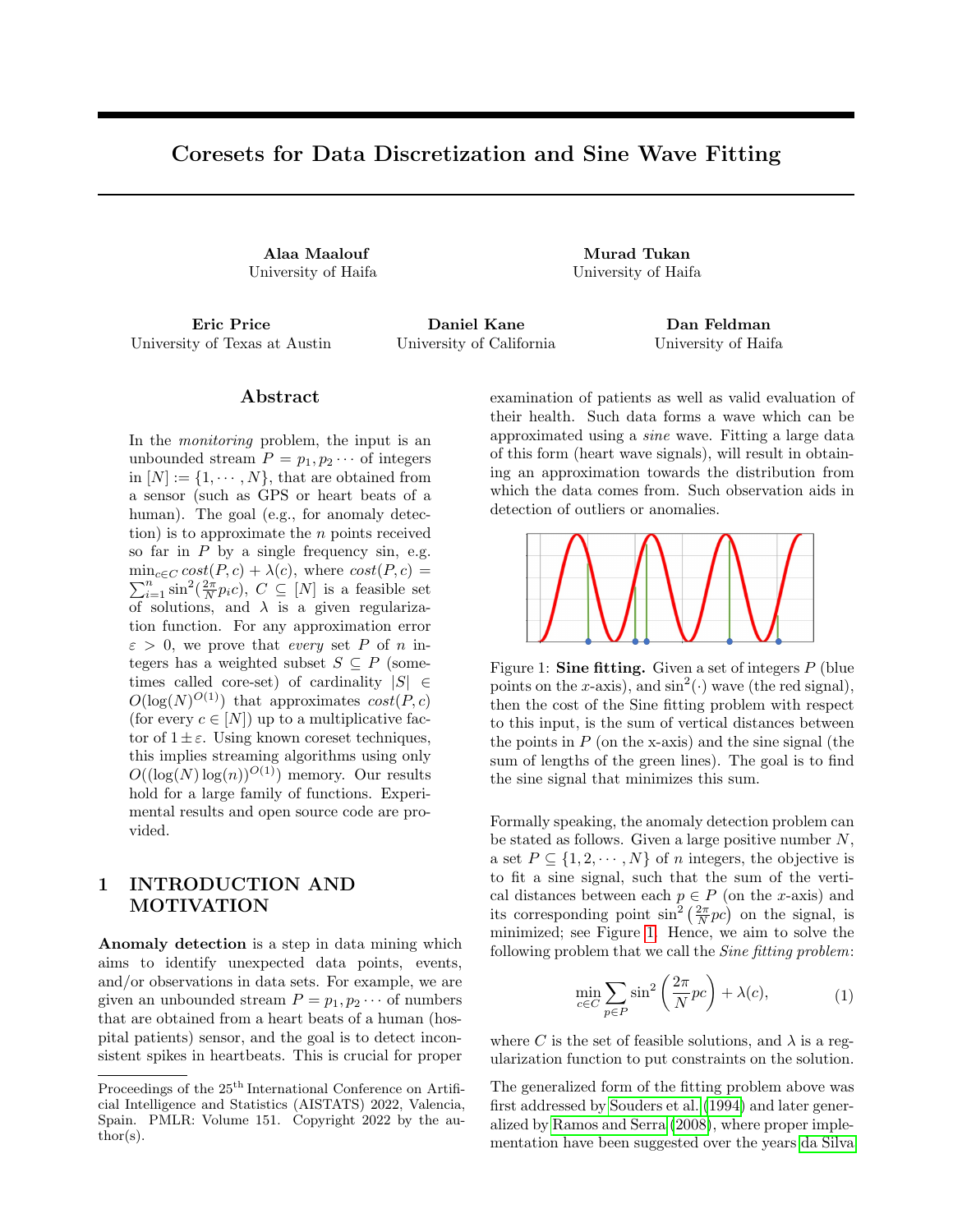Claim 8. Let G be a directed graph withn vertices. Let  $d_i$  denote the out degree of the the vertex, for  $i =$ 1; ; n. Then there is an independent set of vertices Q in G such that jQj 2  $\frac{(1)}{100}$ log N  $P_{n} = 1 \frac{1}{d_1 + 1}$ :

Proof. Let V denote the set of vertices ofG, and let E denote the set of edges oG. Partition the vertices of G into O(log n) induced sub-graphs, where each vertex in the j th sub-graph H<sub>j</sub> has out degree in [ $2^{-1}$ ; 2<sup>j</sup> <sup>j</sup> 1]

for any non-negative integerj <mark>maxd<sub>i</sub> . Let</mark><br><sup>i2 [n]</sup> H denote the sub-graph with the largest number of vertices. Pick a random sampleS of jV j<sup>2</sup>=(2jE j) nodes from V. The expected number of edges in the induced sub-graph of H by S is bounded by j $Vj^2 = (4jEj)$ . Let

### $T = f v j (v; u)$  is an edge of the sub-graph of H induced by Sg:

By Markov inequality, with probability at least  $1 = 2$ we have jTj  $V^2=2$ . Assume that this event indeed holds. Hence, the sub-graph ofH that is induced by  $S \cap T$  is an independent set of H with  $|S \cap T|$  = jVj<sup>2</sup>≔2jEj V<sup>2</sup>≔4jEj V  $^{2}$ =4jEj nodes. SincejEj 2 O 2<sup>j</sup> jV<sub>jb</sub> we havejS<sub>j</sub> nJ<sub>j</sub> j = jV j=2<sup>j</sup> 2  $\frac{1}{\sqrt{2}}$ <sub>v2V<sub>i</sub> (1) =d<sub>v</sub>.</sub> 〜∠ <sub>лур</sub><br>Hence, we navejo<sub>j</sub> i p  $_{\mathrm{v2V}}$  (1) =d<sub>v</sub>. By the pigeonhole principle, there is  $\frac{1}{P}$  such that  $jS_j$  n  $T_j$  i can be bounded from below by  $\int_{\sqrt{2} \sqrt{2}} (1) = d$ <sub>v</sub>=O(log n).

Claim 9. There is  $a_{\mathbf{B}}$ etQ P such that  $g(q; Q) = 1$ for every q 2 Q, and P  $_{p2 P}$   $\frac{1}{g(p; P)}$  2 j Qj (log N):

Proof. Let  $b_2$  be de ned as in the proof of Lemma 6. For every  $p 2 P$ , let  $g^{-1}(p; P) 2 C(p)$  such that

$$
g^{-1}(p; P) 2
$$
  
arg min<sub>c2C(p)</sub> q2 P n fpg : sin<sup>2</sup> qc  $\frac{2}{N}$   $\frac{b2}{N}$  :

Let  $G = (P; E)$  denote the directed graph whose vertices are the integers inP, and whose edges are

$$
E := (p; q) 2 P P : p \in q \text{ and}
$$
  

$$
\sin^2 \frac{2}{N} q g^{-1}(p; P) \frac{1}{b_3} :
$$
 (9)

The out degree of a vertexp of G is  $g(p; P)$  1. By  $G$ laim 8, there is independent setQ of G such that  $\frac{1}{\mathsf{q}_1\mathsf{p}_2(\mathsf{p};\mathsf{P})}$  2 j Qj (log N): Since Q is independent set, for every q 2 Q we have  $g(q; Q) = 1$ .  $\Box$ 

The following claim serves to bound the size of the independent set, i.e., for every pointp 2 P in the set,  $g(p; P) = 1.$ 

Claim 10. Let  $Q$  [N] such that  $q(q; Q) = 1$  for every q 2 Q. Then  $iQi$   $log N$ :

Finally, combining Lemma 6, Lemma 7, Claim 9 and Claim 10, satises Theorem 4 which presents a bound on the total sensitivity with respect to the sin<sup>2</sup> () cost function.

3.2 Bound on The VC Dimension

First, we de ne VC dimension with respect to the Sine tting problem.

De nition 11 (VC-dimension (Braverman et al., 2016)). Let  $N > 1$  be a positive integer, P [N] be a set of n integer, and let  $r \geq 0$ ; 1, we de ne

$$
ranges(x; r) = fp2 P j f (p; x) rg;
$$

for every  $x \neq [N]$  and  $r = 0$ . The dimension of the Sine tting problem is the size Si of the largest subset S P such that

if S \ ranges(x; r ) j x 2 [N ]; r 0gj = 2<sup>jSj</sup>:

Lemma 12 (Bound on the VC dimension of the Sine tting problem). Let  $n; N$  1 be a pair of positive integers such thatn  $N$ , and let P [N] be a set of n points. Then the VC dimension of the Sine tting problem with respect to P and N is  $O(log(nN))$ .

Proof. We note that the VC-dimension of the set of classiers that output the sign of a sine wave parametrized by a single parameter (the angular frequency of the sine wave) is in nite. However since our query space is bounded, i.e., every query is an integer in the range  $[1, N]$ , then the VC dimension is bounded as follows. First, let D(p; x) = sin<sup>2</sup>(px  $\frac{2}{N}$ ) for every p 2 P, and x 2 [n]. We observe that for every  $p 2 P$  and  $x 2 [N]$ ,  $D(p; x)$  1. Hence, for every  $x \neq [N]$  and  $r \neq [0;1]$  it holds that f ranges $(x; r)$ jr 0g = f ranges $(x; r)$ jr 2 [0; 1]g; where ranges(x; r) = fp 2 P j d(p; x) rg is dened as in De nition 11. Secondly, by the de nition of ranges, we have that for every pair of  $r_1$ ;  $r_2 \leq [0; 1]$  and x 2 [N] where  $r_2$   $r_1$ , ranges  $(x; r_2) =$  $r 2 [r_1; r_2]$ ranges  $(x; r)$  :

This yields that if ranges  $(x; r)$  ir 2 [0; 1]gj n for any  $x \neq 2$  [N], which consequently means that if ranges  $(x; r)$  ix 2 [N ];  $r$  0gi = nN; since  $x \ne 2$  [N ] is an integer, and each suchx would create a dierent set of n subsets of P. Thus we get that 8S P: if S \ ranges (x; r ) jx 2 [N ]; r 0gj nN = 2<sup>log(nN</sup>):

The claim then follows since the above inequality states that the VC dimension is bounded from above by log (nN ). $\Box$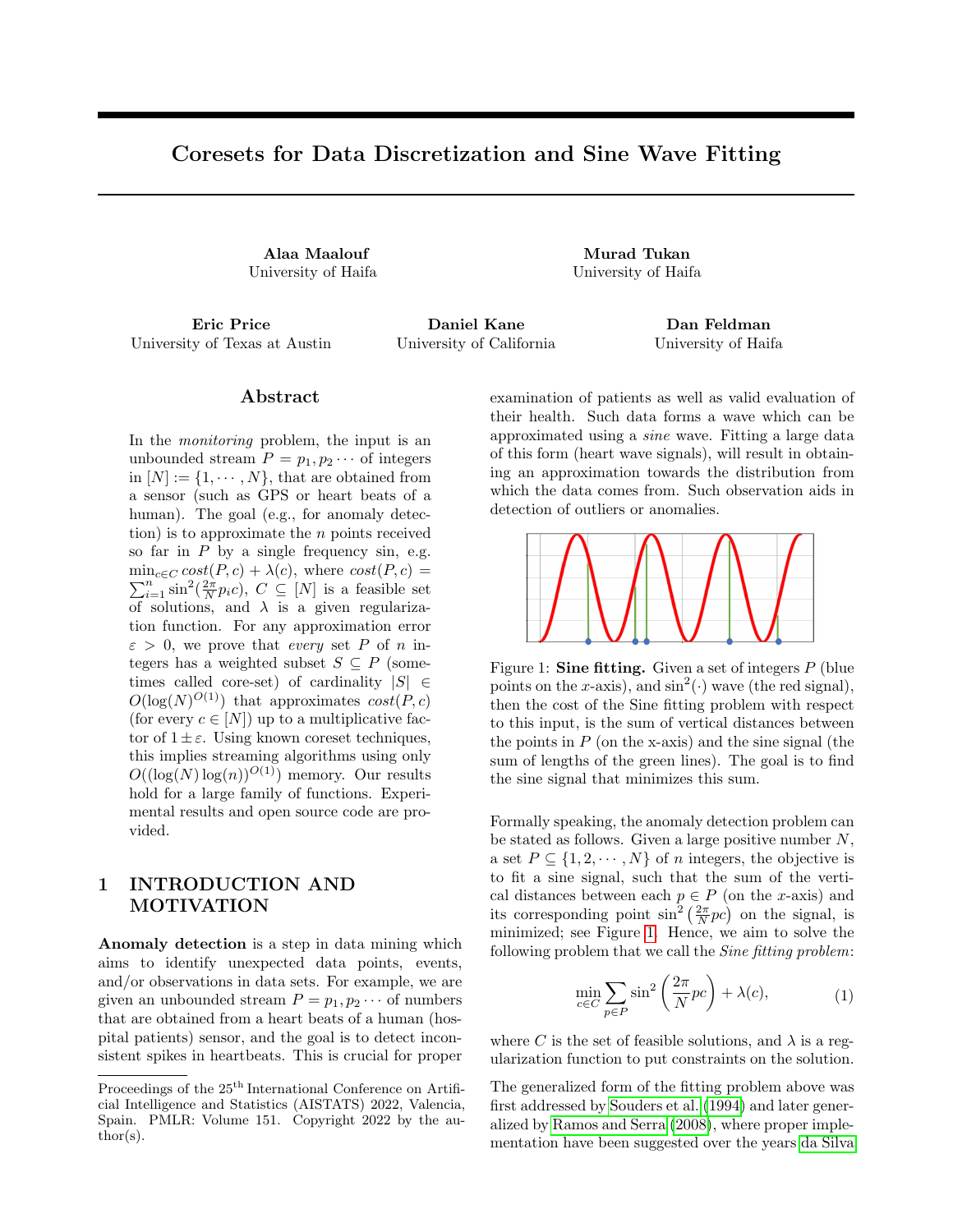# 4 REMARKS AND EXTENSIONS

In this section brie
y discuss several remarks and extensions of our work.

Parallel implementation. Computing the sensitivities for n input points requires  $O(Nn)$  time, this is by computing  $cost(c) :=$  $_{\sf q2\,P}$  sin<sup>2</sup>(qc  $\frac{2}{\sf N}$ ) for every c 2 [n], and then bounding the sensitivity for very p 2 P by iterating over all queries c 2 [N ], and taking the one which maximizes its term. However, this can be practically improved by applying a distributed fashion algorithm. Notably, one can compute the cost  $_{q2P}$  sin<sup>2</sup> qc  $\frac{2}{N}$  of every query c 2 [N] independently from all other queries in [N ], similarly, once we computed the cost of every queryc 2 [N ], the sensitivity of each point p 2 P can be computed independently from all of the other points. Algorithm 1 utilises these observations: It receives as input an integerN which indicates the query set range, a se $P$  [N], and an integer M indicating the number of machines given to apply the computations on. Algorithm 1 outputs a function  $s : P$  ! (0; 1), where  $s(p)$  is the sensitivity of p for every p 2 P.

| Algorithm 1: Calculate-Sensitivities (P; N; M)                                                                                                                                                                                                                                                                 |
|----------------------------------------------------------------------------------------------------------------------------------------------------------------------------------------------------------------------------------------------------------------------------------------------------------------|
| Input : An integer $N > 1$ , a set P [N] of                                                                                                                                                                                                                                                                    |
| $n > 1$ integers, and an integerM $1$ .                                                                                                                                                                                                                                                                        |
| Output: A function $s : P$ ! (0;1), where for                                                                                                                                                                                                                                                                  |
| every $p 2 P : s(p)$ is the sensitivity of p.                                                                                                                                                                                                                                                                  |
| $C_1$ ; $C_M := a$ partition of [N] into M disjoint<br>subsets, each contains at most N=M e integers                                                                                                                                                                                                           |
|                                                                                                                                                                                                                                                                                                                |
| from [N]. f In some cases, the last se $\mathbb{C}_M$ might<br>be empty.g                                                                                                                                                                                                                                      |
| 2 $P_1$ ; ; $P_M$ := a partition of P into M disjoint                                                                                                                                                                                                                                                          |
|                                                                                                                                                                                                                                                                                                                |
| subsets, each contains at mosth=M e integers                                                                                                                                                                                                                                                                   |
| from P. f In some cases, the last se $P_M$ might                                                                                                                                                                                                                                                               |
| be empty.g                                                                                                                                                                                                                                                                                                     |
| 3 for every i 2 [M], in distributed manner do                                                                                                                                                                                                                                                                  |
|                                                                                                                                                                                                                                                                                                                |
| <sup>4</sup>   for every c 2 C <sub>i</sub> do<br>5   Set cost(c) := $\frac{1}{q^2 P} \sin^2 q c \frac{2}{N}$                                                                                                                                                                                                  |
| $\mathcal{L}$ and the set of $\mathcal{L}$ and $\mathcal{L}$ and $\mathcal{L}$ and $\mathcal{L}$ and $\mathcal{L}$ and $\mathcal{L}$ and $\mathcal{L}$ and $\mathcal{L}$ and $\mathcal{L}$ and $\mathcal{L}$ and $\mathcal{L}$ and $\mathcal{L}$ and $\mathcal{L}$ and $\mathcal{L}$ and $\mathcal{L}$ and $\$ |

$$
\epsilon
$$
 for every i 2 [M], in distributed manner do

$$
7 \mid \text{ for every } p \ 2 \ P_i \ \text{do}
$$

$$
8 \quad \bigg| \quad \bigg| \quad \text{Set s}(p) := \max_{c2 \text{ [N]}} \frac{\sin^2(\text{pc } \frac{2}{N})}{\cost(c)}
$$

<sup>9</sup> return s

Extension to high dimensional data. Our results can be easily extended to the case where (i) the points (of P) lie on a polynomial grid of resolution  $\geq 0$  of any dimensiond 1, and (ii) they are further assumed to be contained inside a ball of radius  $N > 0$ . Note that, such assumptions are common in the coreset literature, e.g., coresets for protective clustering Edwards and Varadarajan (2005), relu function Mussay

et al. (2021), and logistic regression Tolochinsky and Feldman (2018). The analysis with respect to the sensitivity can be directly extended, and the VC dimension is now bounded byO  $\frac{1}{d}$  dlog  $\frac{N}{d}$  n . Both claims are detailed at Section B of the appendix.

Approximating the optimal solution via core-

sets. Let  $N > 1$  be an integer,  $P$  [N], and let  $(S, v)$  be a coreset for P as in Theorem 2. Let p 2 arg min<sub>c2 [N ]</sub>  $_{p2}P$  sin<sup>2</sup>(pc  $\frac{2}{N}$ ) and c 2 arg min<sub>c2 [N ]</sub>  $\int_{p2S} v(p) \sin^2(pc \frac{2}{N})$  be the optimal sowhich is on the input and its coreset, respectively, then  $_{p2P}$  sin<sup>2</sup>(pc 2N) (1+")  $_{p2P}$  sin<sup>2</sup>(pp 2N).

# 5 EXPERIMENTAL RESULTS

In what follows we evaluate our coreset against uniform sampling on real-world datasets.

Software/Hardware. Our algorithms were implemented in Python 3.6 (Van Rossum and Drake, 2009) using \Numpy" (Oliphant, 2006). Tests were performed on 259GHz i7-6500U (2 cores total) machine with 16GB RAM.

- 5.1 Datasets And Applications
- (i) Air Quality Data Set (De Vito et al., 2008), which contains 9; 358 instances of hourly averaged responses from an array of 5 metal oxide chemical sensors embedded in an Air Quality Chemical Multisensor Device. We used two attributes (each as a separate dataset) of hourly averaged measurements of (1) tungsten oxide - labeled by (i)-(1) in the gures, and (2) NO2 concentration - labeled by (i)-(2). Fitting the sine function on each of these attributes aids in understanding their underlying structure over time. This helps us in nding anomalies that are far enough from the tted sine function. Finding anomalies in this context could indicate a leakage of toxic gases. Hence, our aim is to monitor their behavior over time, while using low memory to store the data.
- (ii) Single Neuron Recordings (Don H. Johnson, 2013b) acquired from a cat's auditory-nerve ber. The dataset has  $127505$  samples and the goal of Sine tting with respect to such data is to infer cyclic properties from neuron signals which will aim in further understanding of the wave of a single neuron and it's structure.
- (iii) Dog Heart recordings of heart ECG (Don H. Johnson, 2013a). The dataset has  $360448$  samples. We have used the absolute values of each of the points corresponding to the \electrocardiogram" feature which refers to the ECG wave of the dog's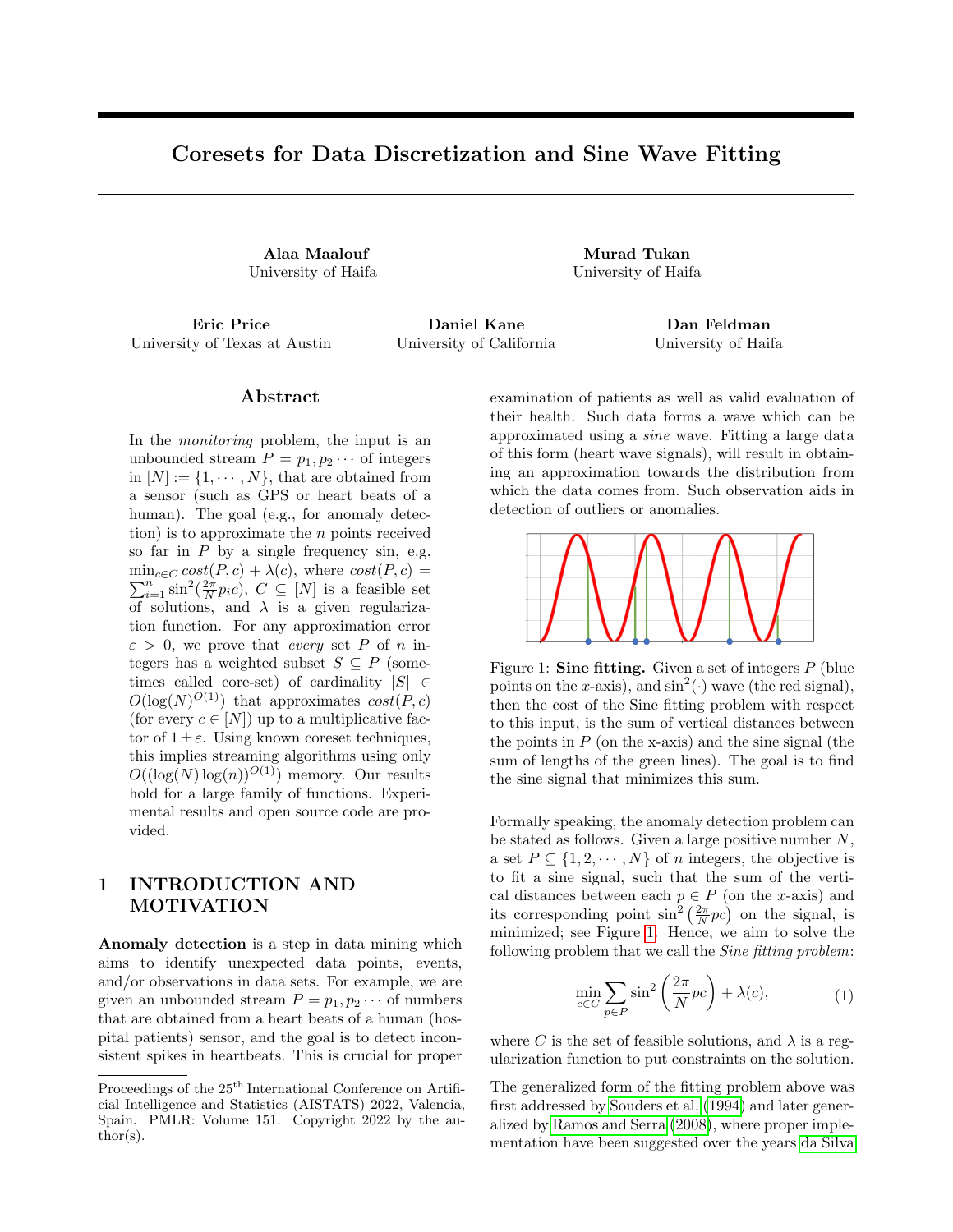Figure 3: Optimal solution approximation error: The x axis is the size of the chosen subset, the y axis is the optimal solution approximation error. Datasets, from left to right, (i)-(1), (i)-(2), and (iii).

Figure 4: Maximum approximation error: The x axis is the size of the chosen subset, the y axis is the maximum approximation error across the whole set of queries. Datasets, from left to right, (i)-(1), (i)-(2), and (iii).

heart. The goal of Sine tting on such data is to obtain the distribution of the heart beat rates. This aids to detects spikes, which could indicate health problems relating to the dog's heart.

#### 5.2 Reported Results

Approximation error. We iterate over dierent sample sizes, where at each sample size, we generate two coresets, the rst is using uniform sampling and the latter is using sensitivity sampling. For every such coreset  $(S; v)$ , we compute and report the following.

- (i) The optimal solution approximation error, i.e., we nd c 2 arg min<sub>c2 C</sub>  $_{p2S}$  v(p) sin<sup>2</sup>( $\frac{2}{N}$  pc). Then the approximation error " is set to be  $_{p 2}$  B sin<sup>2</sup> ( $\frac{2}{N}$  pc)  $\frac{p_2}{p_2 - p_1} \frac{p_1}{\sin^2(\frac{p_1}{N}-p_2)}$ 1; see Figure 3.
- (ii) The maximum approximation error of the coreset over all query in the query set, i.e.,  $max_{c2 C}$  1  $\frac{p_2 s v(p) \sin^2(\frac{2}{N}pc)}{p_2 p \sin^2(\frac{2}{N}pc)}$ ; see Figure 4.

The results were averaged across 32 trials. As can be seen in Figures 3 and 4, the coreset in such context (for the described applications in Section 5.1) encapsulates the structure of the dataset and approximate

the datasets behavior. Our coreset obtained consistent smaller approximation errors in almost all the experiments in both experiments than those obtained by uniform sampling. Observe that our advantage on Dataset (iii) is much more signi cant than the others as this dataset admits a clear periodic underlying structure. Note that, in some cases the coreset is able to encapsulate the entirety of the underlying structure at small sample sizes much better than uniform sampling due to its sensitivity sampling. This means that the optimal solution approximation error in practice can be zero; see the rightmost plot in Figure 3.

Approximating the Sine function's shape and the probability density function of the costs. In this experiment, we visualize the Sine tting cost as in (1) on the entire dataset over every query in  $[N]$  as well as visualizing it on our coreset. As depicted in Figures 5 and 6, the large the coreset size, the smaller the deviation of both functions. This proves that in the context of Sine tting, the coreset succeeds in retaining the structure of the data up to a provable approximation. In addition, due to the nature of our coreset construction scheme, we expect that the distribution will be approximated as well. This also can be seen in Figure 5 and 6. Speci cally speaking, when the coreset size is small, then the deviation (i.e., approximation error) between the cost of (1) on the coreset from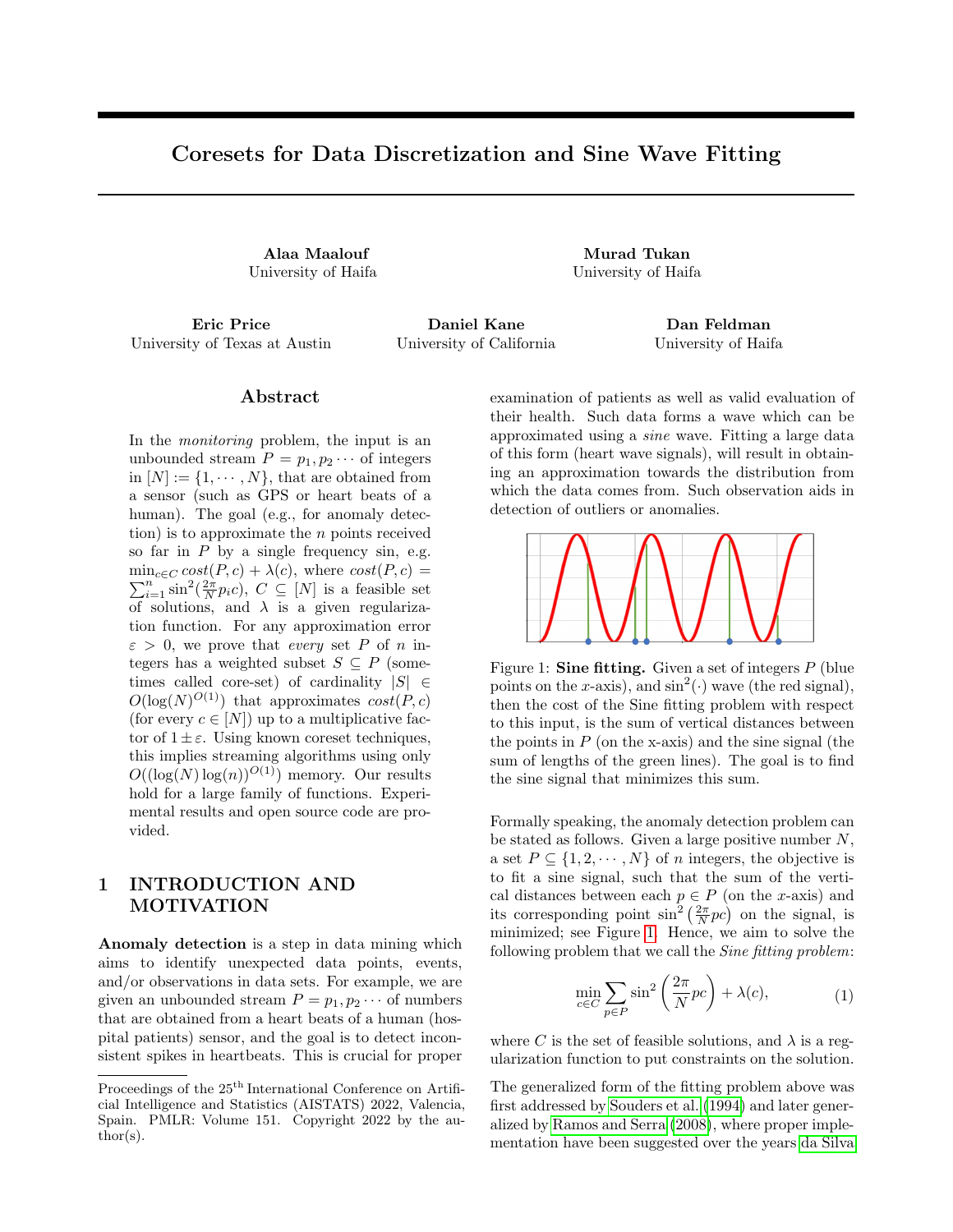Figure 5: Sine tting cost as a function of the given query. Dataset (ii) was used.

Figure 6: Sine tting cost as a function of the given query. Dataset (iii) was used.

the cost of (1) on the whole data, will be large (theoretically and practically), with respect to any query in [N ]. As the coreset size increases, the approximation error decreases as expected also in theory. This phenomenon is observed throughout our experiments, and specically visualized at Figures 5 and 6 where one can see that the alignment between probability density functions with respect to the coreset and the whole data increases with the coreset size. Note that, we used only 2000 points from Dataset (iii) to generate the results presented at Figure 6.

### 6 CONCLUSION, NOVELTY, AND FUTURE WORK

Conclusion. In this paper, we proved that for every integer  $N > 1$ , and a set P  $[N]$  of  $n > 1$  integers, we can compute a coreset of siz $\mathbf{\Theta}(\log(\mathsf{N}\,)^{\mathsf{O}(\mathsf{1})})$  for the Sine tting problem as in (1). Such a coreset approximates the Sine tting cost for every query c up to a 1 " multiplicative factor, allowing us to support streaming and distributed models. Furthermore, this result allows us to gain all the bene ts of coresets (as explained in Section 1.1) while simultaneously maintaining the underlying structure that these input points form as we showed in our experimental results.

Novelty. The proofs are novel in the sense that the used techniques vary from di erent elds that where not previously leveraged in the context of coresets, e.g., graph theory, and trigonometry. Furthermore to our knowledge, our paper is the rst to use sensitivity to obtain a coreset for problems where the involved cost function is trigonometric, and generally functions with cyclic properties. We hope that it will help open the door for more coresets in this eld.

Future work includes (i) suggesting a coreset for a high dimensional input, (ii) computing and proving a lower bound on the time it takes to compute the coreset, (iii) extending our coreset construction to a generalized form of cost function as in (Souders et al., 1994; Ramos and Serra, 2008), and (iv) discussing the applicability of such coresets in a larger context such as quantization (Hong et al., 2022; Zhou et al., 2018; Park et al., 2017) of deep neural networks while merging it with other compressing techniques such as pruning (Liebenwein et al., 2019; Baykal et al., 2018) and low-rank decomposition (Tukan et al., 2021b; Maalouf et al., 2020a; Liebenwein et al., 2021), and/or using it as a prepossessing step for other coreset construction algorithms that requires discretization constraints on the input, e.g., (Varadarajan and Xiao, 2012).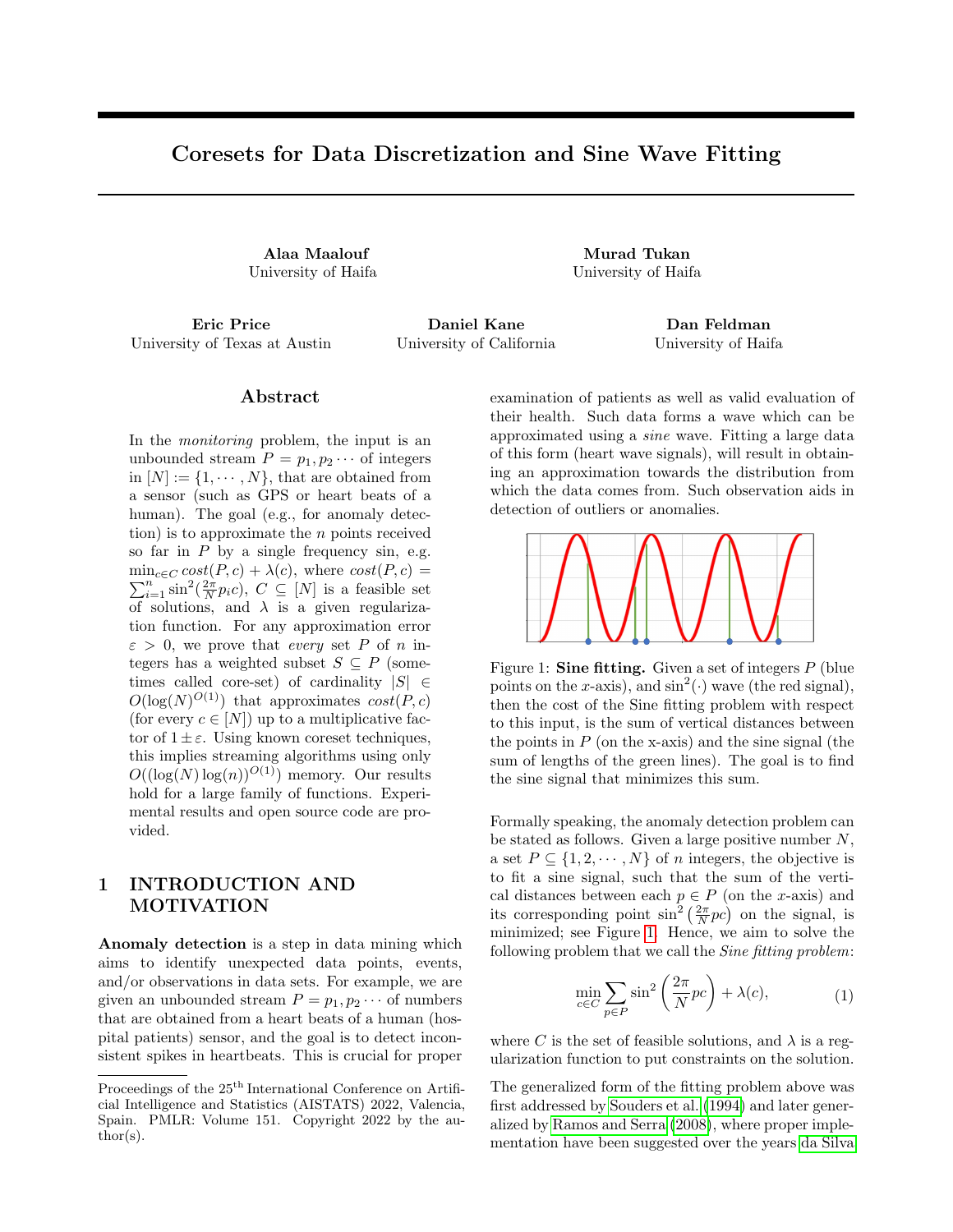### 7 ACKNOWLEDGEMENTS

This work was partially supported by the Israel National Cyber Directorate via the BIU Center for Applied Research in Cyber Security.

### References

- Agarwal, P. K., Har-Peled, S., and Varadarajan, K. R. (2004). Approximating extent measures of points. Journal of the ACM (JACM) , 51(4):606{635.
- Augustyn, J. and Kampik, M. (2018). Improved sine tting algorithms for measurements of complex ratio of ac voltages by asynchronous sequential sampling. IEEE Transactions on Instrumentation and Measurement, 68(6):1659{1665.
- Bachem, O., Lucic, M., and Lattanzi, S. (2018). Oneshot coresets: The case of k-clustering. Inhternational conference on arti cial intelligence and statistics, pages 784{792. PMLR.
- Baykal, C., Liebenwein, L., Gilitschenski, I., Feldman, D., and Rus, D. (2018). Data-dependent coresets for compressing neural networks with applications to generalization bounds. InInternational Conference on Learning Representations.
- Braverman, V., Feldman, D., and Lang, H. (2016). New frameworks for oine and streaming coreset constructions. arXiv preprint arXiv:1612.00889.
- Broder, A., Garcia-Pueyo, L., Josifovski, V., Vassilvitskii, S., and Venkatesan, S. (2014). Scalable kmeans by ranked retrieval. InProceedings of the 7th ACM international conference on Web search and data mining, pages 233{242.
- Chen, J., Ren, Y., and Zeng, G. (2015). An improved multi-harmonic sine tting algorithm based on tabu search. Measurement, 59:258{267.
- Code (2022). Open source code for all the algorithms presented in this paper. Link for open-source code.
- Cohen, M. B. and Peng, R. (2015). Lp row sampling by lewis weights. In Proceedings of the forty-seventh annual ACM symposium on Theory of computing, pages 183{192.
- Cohen-Addad, V., De Verclos, R. D. J., and Lagarde, G. (2021). Improving ultrametrics embeddings through coresets. InInternational Conference on Machine Learning, pages 2060{2068. PMLR.
- da Silva, M. F. and Serra, A. C. (2003). New methods to improve convergence of sine tting algorithms. Computer Standards & Interfaces, 25(1):23{31.
- Dasgupta, A., Drineas, P., Harb, B., Kumar, R., and Mahoney, M. W. (2009). Sampling algorithms and coresets for nell\_p regression. SIAM Journal on Computing, 38(5):2060{2078.
- De Vito, S., Massera, E., Piga, M., Martinotto, L., and Di Francia, G. (2008). On eld calibration of an electronic nose for benzene estimation in an urban pollution monitoring scenario. Sensors and Actuators B: Chemical, 129(2):750{757.
- Don H. Johnson (2013a). Signal processing information base (spib) - clinical data. http://spib. linse.ufsc.br/clinical.html , Last accessed on 2021-10-10.
- Don H. Johnson (2013b). Signal processing information base (spib) - physiological data. http:// spib.linse.ufsc.br/physiological.html . Last accessed on 2021-10-10.
- Edwards, M. and Varadarajan, K. (2005). No coreset, no cry: Ii. In International conference on foundations of software technology and theoretical computer science pages 107{115. Springer.
- Feldman, D. (2020). Core-sets: An updated survey. Wiley Interdisciplinary Reviews: Data Mining and Knowledge Discovery, https://arxiv.org/abs/2011.09384 , 10(1):e1335.
- Feldman, D., Faulkner, M., and Krause, A. (2011). Scalable training of mixture models via coresets. In Advances in neural information processing systems pages 2142{2150.
- Feldman, D., Monemizadeh, M., Sohler, C., and Woodru, D. P. (2010). Coresets and sketches for high dimensional subspace approximation problems. In Proceedings of the twenty-rst annual ACM-SIAM symposium on Discrete Algorithms, pages 630{649. Society for Industrial and Applied Mathematics.
- Feldman, D., Schmidt, M., and Sohler, C. (2013). Turning big data into tiny data: Constant-size coresets for k-means, pca and projective clustering. In Proceedings of the Twenty-Fourth Annual ACM-SIAM Symposium on Discrete Algorithms, pages 1434{1453. SIAM.
- Gholami, A., Kim, S., Dong, Z., Yao, Z., Mahoney, M. W., and Keutzer, K. (2021). A survey of quantization methods for e cient neural network inference. arXiv preprint arXiv:2103.13630.
- Gu, L. (2012). A coreset-based semi-supverised clustering using one-class support vector machines. In Control Engineering and Communication Technology (ICCECT), 2012 International Conference on, pages 52{55. IEEE.
- Har-Peled, S., Roth, D., and Zimak, D. (2007). Maximum margin coresets for active and noise tolerant learning. In IJCAI , pages 836{841.
- Hong, C., Kim, H., Baik, S., Oh, J., and Lee, K. M. (2022). Daq: Channel-wise distribution-aware quantization for deep image super-resolution networks.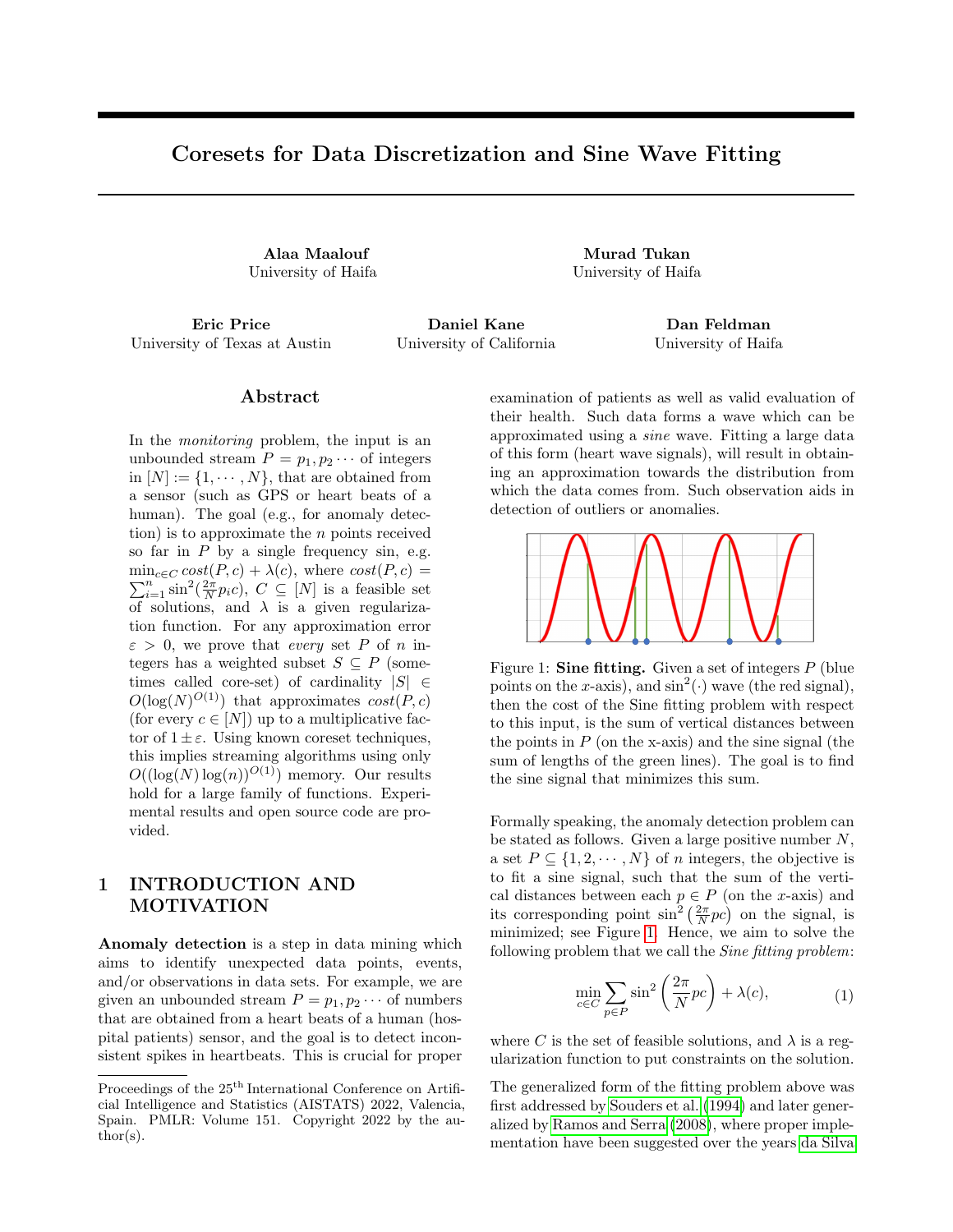In Proceedings of the IEEE/CVF Winter Conference on Applications of Computer Vision, pages 2675{ 2684.

- Huang, J., Huang, R., Liu, W., Freris, N., and Ding, H. (2021). A novel sequential coreset method for gradient descent algorithms. InInternational Conference on Machine Learning, pages 4412{4422. PMLR.
- Huang, L., Sudhir, K., and Vishnoi, N. (2020). Coresets for regressions with panel data. Advances in Neural Information Processing Systems 33:325{337.
- Huggins, J., Campbell, T., and Broderick, T. (2016). Coresets for scalable bayesian logistic regression. Advances in Neural Information Processing Systems, 29:4080{4088.

Jubran, I., Maalouf, A., and Feldman, D. (2019). Introduction to coresets: Accurate coresets. arXiv preprint arXiv:1910.08707.

Jubran, I., Sanches Shayda, E. E., Newman, I., and Feldman, D. (2021). Coresets for decision trees of signals. Advances in Neural Information Processing Systems 34.

Jubran, I., Tukan, M., Maalouf, A., and Feldman, D. (2020). Sets clustering. InInternational Conference on Machine Learning, pages 4994{5005. PMLR.

Karnin, Z. and Liberty, E. (2019). Discrepancy, coresets, and sketches in machine learning. InConference on Learning Theory, pages 1975{1993. PMLR.

Liebenwein, L., Baykal, C., Lang, H., Feldman, D., and Rus, D. (2019). Provable Iter pruning for  $e$  cient neural networks. In International Conference on Learning Representations.

- Liebenwein, L., Maalouf, A., Feldman, D., and Rus, D. (2021). Compressing neural networks: Towards determining the optimal layer-wise decomposition.Advances in Neural Information Processing Systems, 34.
- Lucic, M., Bachem, O., and Krause, A. (2016). Strong coresets for hard and soft bregman clustering with applications to exponential family mixtures. In Gretton, A. and Robert, C. C., editors, Proceedings of the 19th International Conference on Arti cial Intelligence and Statistics, volume 51 ofProceedings of Machine Learning Researchpages 1{9, Cadiz, Spain. PMLR.
- Maalouf, A., Eini, G., Mussay, B., Feldman, D., and Osadchy, M. (2021a). A unied approach to coreset learning. arXiv preprint arXiv:2111.03044.
- Maalouf, A., Jubran, I., and Feldman, D. (2019). Fast and accurate least-mean-squares solvers. Proceedings of the 33rd International Conference on Neural Information Processing Systems, pages 8307{8318.
- Maalouf, A., Jubran, I., and Feldman, D. (2021b). Introduction to coresets: Approximated mean. arXiv preprint arXiv:2111.03046.
- Maalouf, A., Jubran, I., Tukan, M., and Feldman, D. (2021c). Coresets for the average case error for nite query sets. Sensors, 21(19):6689.
- Maalouf, A., Lang, H., Rus, D., and Feldman, D. (2020a). Deep learning meets projective clustering. In International Conference on Learning Representations.
- Maalouf, A., Statman, A., and Feldman, D. (2020b). Tight sensitivity bounds for smaller coresets. InProceedings of the 26th ACM SIGKDD International Conference on Knowledge Discovery & Data Mining, pages 2051{2061.
- Mirzasoleiman, B., Cao, K., and Leskovec, J. (2020). Coresets for robust training of deep neural networks against noisy labels. Advances in Neural Information Processing Systems 33.
- Munteanu, A., Schwiegelshohn, C., Sohler, C., and Woodru, D. P. (2018). On coresets for logistic regression. In Proceedings of the 32nd International Conference on Neural Information Processing Systems, pages 6562{6571.
- Mussay, B., Feldman, D., Zhou, S., Braverman, V., and Osadchy, M. (2021). Data-independent structured pruning of neural networks via coresets.IEEE Transactions on Neural Networks and Learning Systems.
- Nagel, M., Amjad, R. A., Van Baalen, M., Louizos, C., and Blankevoort, T. (2020). Up or down? adaptive rounding for post-training quantization. In International Conference on Machine Learning, pages 7197{7206. PMLR.
- Naumov, M., Diril, U., Park, J., Ray, B., Jablonski, J., and Tulloch, A. (2018). On periodic functions as regularizers for quantization of neural networks. arXiv preprint arXiv:1811.09862.
- Oliphant, T. E. (2006). A guide to NumPy, volume 1. Trelgol Publishing USA.
- Park, E., Ahn, J., and Yoo, S. (2017). Weightedentropy-based quantization for deep neural networks. In Proceedings of the IEEE Conference on Computer Vision and Pattern Recognition, pages 5456{5464.
- Phillips, J. M. (2016). Coresets and sketches.arXiv preprint arXiv:1601.00617.
- Pintelon, R. and Schoukens, J. (1996). An improved sine-wave tting procedure for characterizing data acquisition channels.IEEE Transactions on Instrumentation and Measurement 45(2):588{593.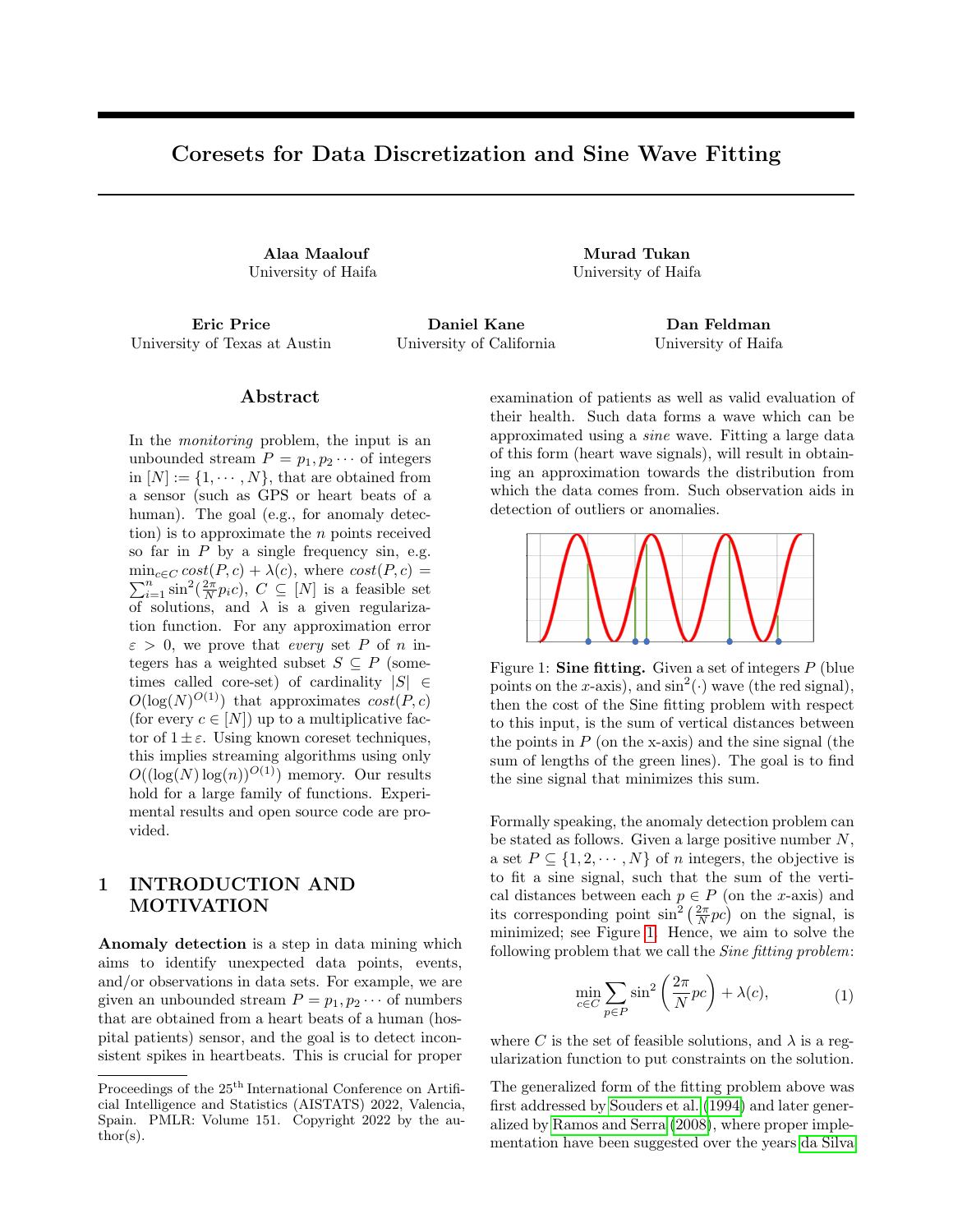- Queiros, R., Alegria, F. C., Girao, P. S., and Serra, A. C. C. (2010). Cross-correlation and sine-tting techniques for high-resolution ultrasonic ranging. IEEE Transactions on Instrumentation and Measurement, 59(12):3227{3236.
- Ramos, P. M. and Serra, A. C. (2008). A new sine tting algorithm for accurate amplitude and phase measurements in two channel acquisition systems. Measurement, 41(2):135{143.
- Renczes, B., Kolar, I., and Daboczi, T. (2016). Efcient implementation of least squares sine tting algorithms. IEEE Transactions on Instrumentation and Measurement 65(12):2717{2724.
- Renczes, B. and Pal, V. (2021). A computationally e cient non-iterative four-parameter sine tting method. IET Signal Processing, 15(8):562{571.
- Sarlos, T. (2006). Improved approximation algorithms for large matrices via random projections. In 2006 47th Annual IEEE Symposium on Foundations of Computer Science (FOCS'06) pages 143{ 152. IEEE.
- Schmidt, M., Schwiegelshohn, C., and Sohler, C. (2019). Fair coresets and streaming algorithms for fair k-means. In International Workshop on Approximation and Online Algorithms, pages 232{251. Springer.
- Sohler, C. and Woodru, D. P. (2011). Subspace embeddings for the l1-norm with applications. In Proceedings of the forty-third annual ACM symposium on Theory of computing, pages 755{764.
- Sohler, C. and Woodru, D. P. (2018). Strong coresets for k-median and subspace approximation: Goodbye dimension. In 2018 IEEE 59th Annual Symposium on Foundations of Computer Science (FOCS) pages 802{813. IEEE.
- Souders, T. et al. (1994). Ieee std 1057-1994, ieee standard for digitizing waveform records, waveform measurements and analysisNew York: Institute of Electrical and Electronics Engineers Inc, page 14.
- Tolochinsky, E. and Feldman, D. (2018). Generic coreset for scalable learning of monotonic kernels: Logistic regression, sigmoid and more.arXiv preprint arXiv:1802.07382.
- Tsang, I.-H., Kwok, J.-Y., and Zurada, J. M. (2006). Generalized core vector machines.IEEE Transactions on Neural Networks, 17(5):1126{1140.
- Tsang, I. W., Kwok, J. T., and Cheung, P.-M. (2005a). Core vector machines: Fast svm training on very large data sets. Journal of Machine Learning Research, 6(Apr):363{392.
- Tsang, I. W., Kwok, J. T.-Y., and Cheung, P.-M. (2005b). Very large svm training using core vector machines. InAISTATS .
- Tukan, M., Baykal, C., Feldman, D., and Rus, D. (2021a). On coresets for support vector machines. Theoretical Computer Science.
- Tukan, M., Maalouf, A., and Feldman, D. (2020). Coresets for near-convex functions. Advances in Neural Information Processing Systems 33.
- Tukan, M., Maalouf, A., Weksler, M., and Feldman, D. (2021b). No ne-tuning, no cry: Robust svd for compressing deep networks.Sensors 21(16):5599.
- Van Rossum, G. and Drake, F. L. (2009). Python 3 Reference Manual. CreateSpace, Scotts Valley, CA.
- Varadarajan, K. and Xiao, X. (2012). A near-linear algorithm for projective clustering integer points. In Proceedings of the twenty-third annual ACM-SIAM symposium on Discrete Algorithms, pages 1329{ 1342. SIAM.
- Zhou, Y., Moosavi-Dezfooli, S.-M., Cheung, N.-M., and Frossard, P. (2018). Adaptive quantization for deep neural network. In Proceedings of the AAAI Conference on Arti cial Intelligence, volume 32.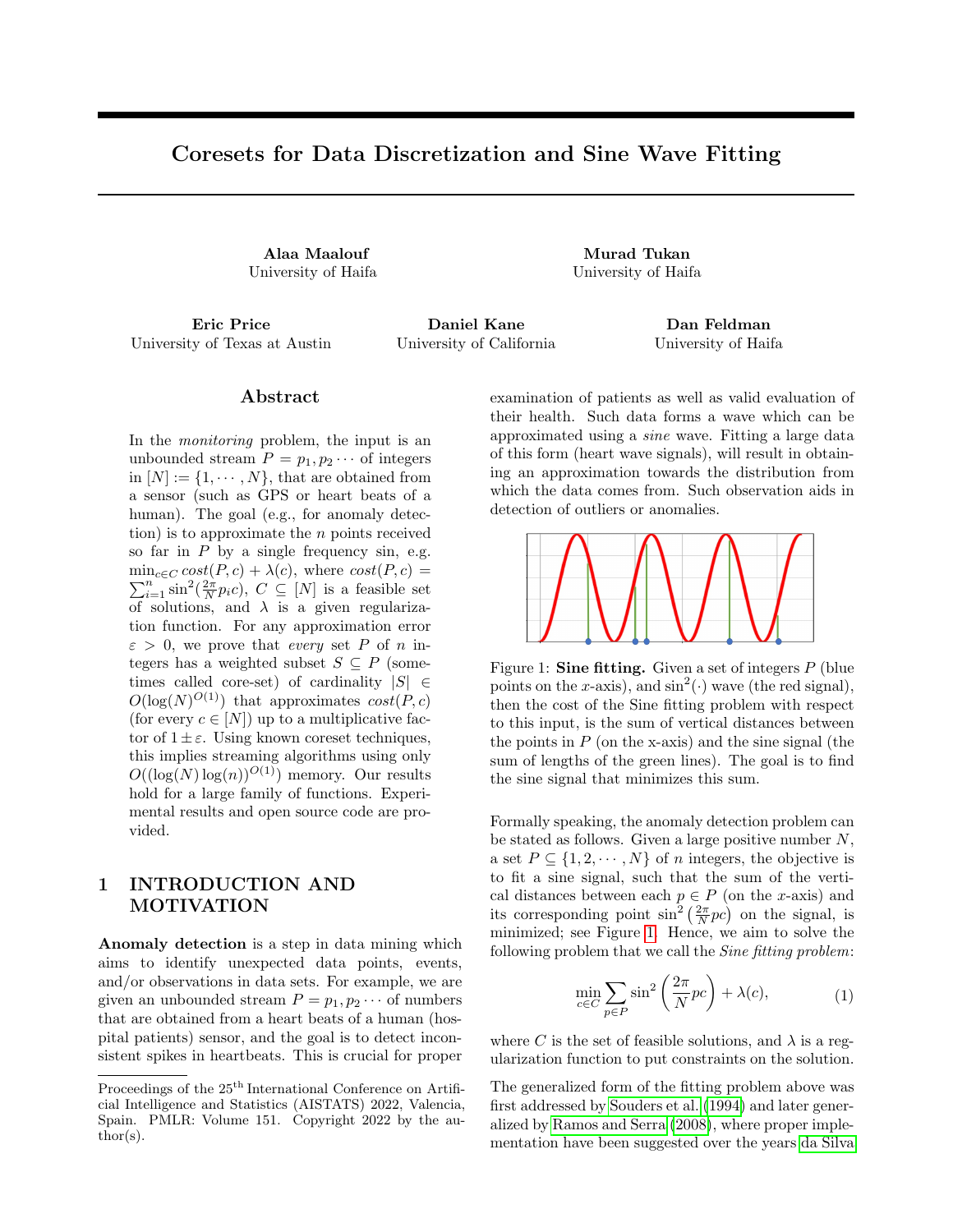# Supplementary Material: Coresets for Data Discretization and Sine Wave Fitting

# A PROOF OF TECHNICAL RESULTS

#### A.1 Proof of Claim 5

Proof. Put  $x \, 2 \, Z^+$  and observe that

$$
x = \frac{i}{a}x^{k} + x \mod a
$$
 (10)

Thus,

$$
\sin \frac{b}{a}x = \sin \frac{b}{a} \frac{i}{a} \frac{x}{a} + \frac{b}{a}x \mod a
$$
\n
$$
= \sin \frac{j}{a} \frac{x}{b} + \frac{b}{a}x \mod a \quad ;
$$
\n(11)

where the rst equality holds by (10).

Using trigonometric identities, we obtain that

$$
\sin \frac{j}{a} \frac{x^{k}}{b} + \frac{b}{a} x \mod a =
$$
\n
$$
\sin \frac{j}{a} \frac{x^{k}}{b} \quad \cos \frac{b}{a} (x \mod a)
$$
\n
$$
+ \sin \frac{b}{a} (x \mod a) \quad \cos \frac{j}{a} \frac{x^{k}}{b} \quad \therefore
$$
\n(12)

Since  $\frac{x}{a}$  b 2 f 0; ; 2 ; 3 ; g, we have that

 $\sin \frac{j}{2}$ a k  $b = 0;$ j <sup>x</sup> a k  $b = 1:$ 

and

By combining the previous equalities with (11) and (12), Claim 5 follows.

#### A.2 Proof of Claim 10

Proof. Contradictively assume that  $jQj - 1 + log N$ , and let T be a subset of  $1 + log N$  integers from Q. Since  $g(q; Q) = 1$  for every q 2 Q, we have

$$
q \bmod \frac{N}{2} = jQj \quad 1 + \log N.
$$

Observer that (i) the set T has  $2^{Tj}$  > N di erent subsets. Hence it has O(N<sup>2</sup>) distinct pair of subsets, and (ii) Observer that (i) the set T hap  $2 \times 18$  of eights<br>for any T<sup>0</sup> T we have that  $\frac{1}{92} \frac{1}{10}$  (q mod  $\frac{N}{2}$ ) 2  $\overline{r}$  $(1 + \log N)^{\frac{N}{2}}$  $\mathbf{I}$ . By (i), (ii) and the pigeonhole principle there are two distinct sets  $T_1$ ;  $T_2$  T such that

$$
\frac{X}{q2T_1}(q \bmod \frac{N}{2}) = \frac{X}{q2T_2}(q \bmod \frac{N}{2})
$$

$$
\begin{array}{c}\n a \\
 \text{cos} \\
 \frac{x}{a} & b \\
 \end{array} = 1
$$

 $\Box$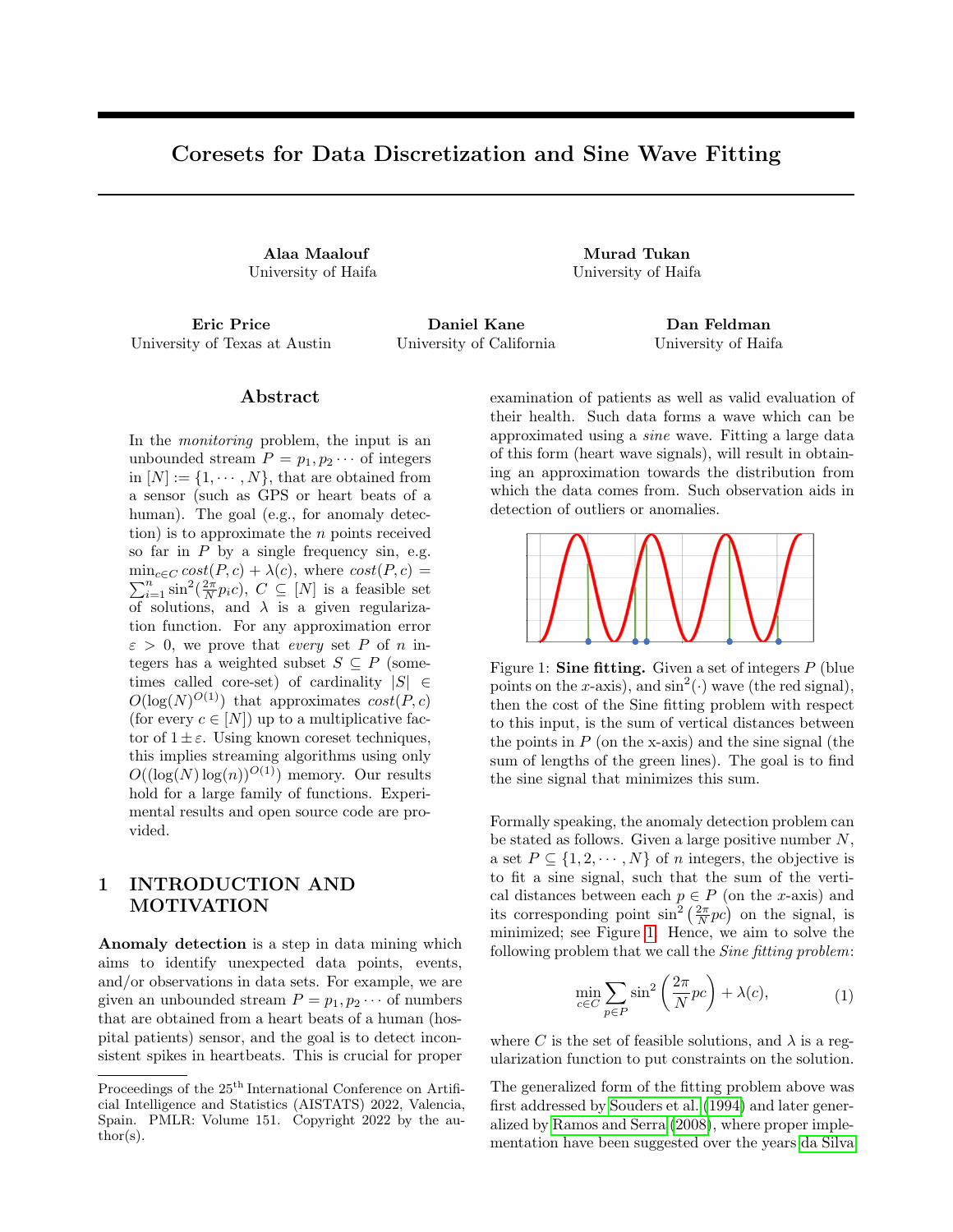Put  $p 2 T_2$ , and observe that

$$
p \bmod \frac{N}{2} = \frac{X}{\sum_{q2 \ T_1} (q \bmod \frac{N}{2})} \quad \frac{X}{\sum_{q2 \ T_2 \text{nf } pg} (q \bmod \frac{N}{2})}.
$$

Therefore for everyc 2 [N ],

$$
cp \mod \frac{N}{2} = c(p \mod \frac{N}{2}) \mod \frac{N}{2}
$$
  
\n
$$
= c \frac{\omega}{2} \cdot (q \mod \frac{N}{2}) \times (q \mod \frac{N}{2})^{A} \mod \frac{N}{2}
$$
  
\n
$$
0 \quad \frac{q^{2}T_{1}}{q^{2}T_{2}nf \log} \quad (cq \mod \frac{N}{2})^{A} \mod \frac{N}{2}.
$$
  
\n
$$
\frac{\omega}{q^{2}T_{1}f \log} \quad (cq \mod \frac{N}{2})^{A} \mod \frac{N}{2}.
$$
  
\n(13)

Since  $g(p; Q) = 1$  by the assumption of the claim, there is c 2 C(p) such that for every q 2 T (where q  $6$  p), either (i) cq mod  $\frac{N}{2}$  ,  $\frac{N}{16 \log N}$ , or, (ii) cq mod  $\frac{N}{2}$  ,  $\frac{15N}{16 \log N}$ .

Handling Case (i). Assuming that this case holds, then by (13) we obtain that 0 1

$$
\text{cp mod } \frac{N}{2} \quad \underset{q2 \text{ T n f pg}}{\text{ @}} \frac{N}{16 \log N} \text{ A} \quad \text{mod } \frac{N}{2}
$$
\n
$$
= \frac{N}{16} \mod \frac{N}{2} = \frac{N}{16}.
$$

This contradicts the assumption that  $c 2 C(p)$ .

Handling Case (ii). Combining the assumption of this case with (13), yields that

$$
c p \mod \frac{N}{2} \qquad \frac{N}{\text{exp} \mod \frac{15N}{16 \log N}} A \mod \frac{N}{2}
$$
\n
$$
= \frac{15N}{16} \mod \frac{N}{2} = \frac{15N}{16}:
$$

This is a contradiction to the assumption that  $c 2 C(p)$ .

#### B EXTENSION TO HIGH DIMENSIONAL DATA

In this section we formally discuss the generalization of our results to constructing coresets for sine tting of rational high dimensional data. First note that in such (high dimensional) settings, the objective of the Sine tting problem becomes

$$
\min_{c2C} \sum_{p2P} \sin^2 \frac{2}{N} p^T c ;
$$

where P is the set of high dimensional input points and C is the set of queries. Note that, we still assume that both sets are nite and lie on a grid of resolution ; see next paragraph for more details.

Assumptions. To ensure the existence of coresets for the generalized form, we rst generalize the assumptions of our results as follows: (i) the original set of queries  $N$ ] is now generalized to be the seB of all points with non-negative coordinates and of resolution . Formally speaking, let > 0 be a rational number that denotes the resolution, and let  $X := fi$  g مەم<br>ق<sup>ط</sup> k  $i = 0$ <sup>d</sup> [ n N= p d o denote the set n 0; ; 2 ; 3; ; N= p d o , now, our set of queries is de ned to be

$$
B := X^d = \underbrace{X \quad X}_{d \text{ times}} \underbrace{Z \quad X}_{}
$$

i.e.,  $B$ <sup>d</sup>, and for every i 2 [d] and x 2 B, the ith coordinate x<sub>i</sub> of x is from X (if x 2 B, then 8<sub>i2[d]</sub>x<sub>i</sub> 2 X). (ii) The input P is contained in the set of queries, thus, our generalization assumes that  $B$ .

 $\Box$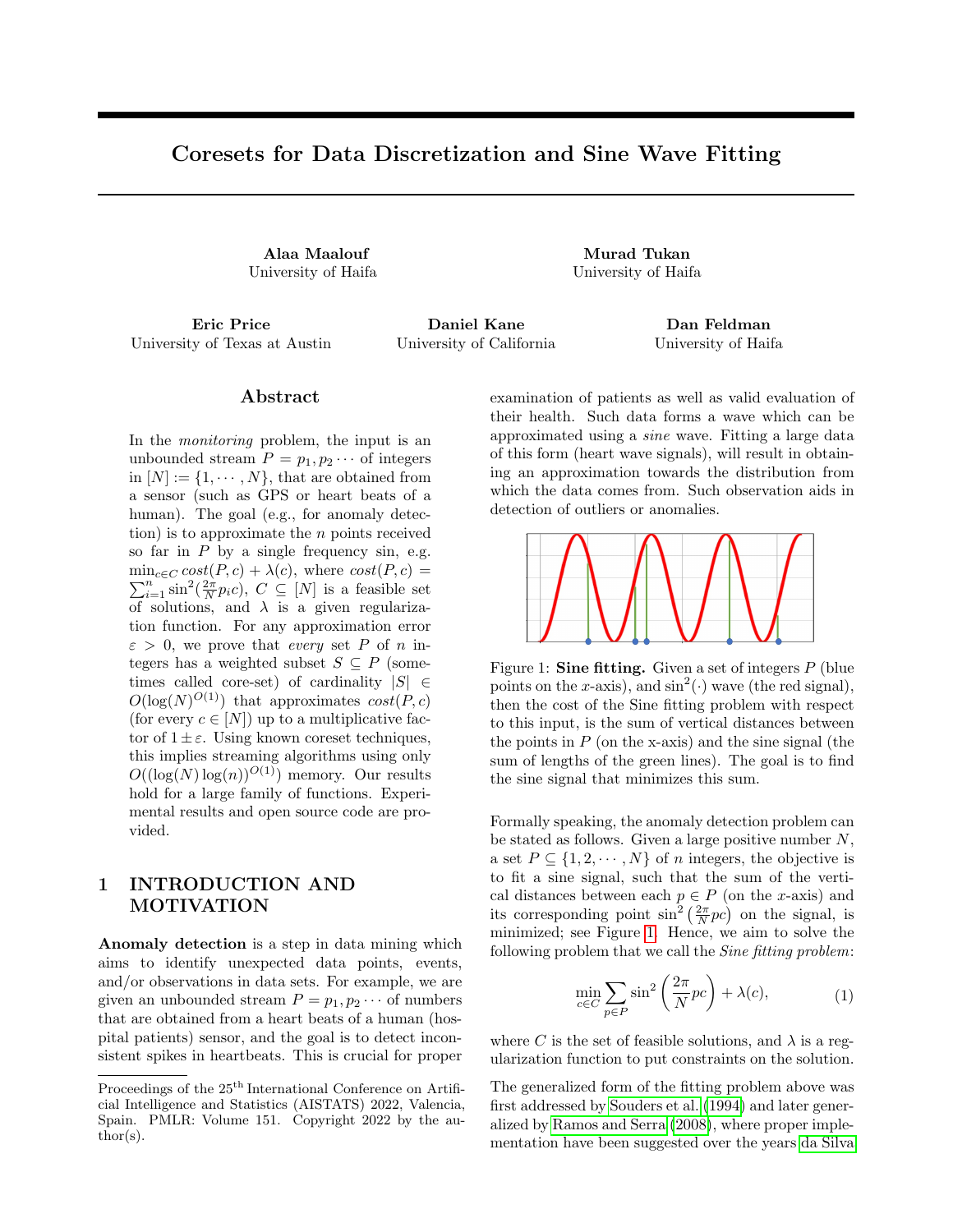Sensitivity bound and total sensitivity bound. First, for every  $x$  2 B and  $p$  2 P let  $D(p; x)$  = sin<sup>2</sup>  $\frac{2}{N}p^Tx$  . The main reason that the our main result which suits the one dimensional setting (where points and queries are integers) is interesting, relies on the fact that each point in the input set P results a sine wave Sine(p; ) : [N] ! [0; 1] of a di erent wavelengths, where speci cally for a point  $p 2 P$  [N], the wavelength of the corresponding sine wave is  $\frac{2p}{N}$ . This ensures that most point don't admit the same squared sine waves which in turn fuels the need to nd a small set of points that the sum of their squared sine waves approximate the total sum of the squared sine waves of the input set of integral points in one dimensional space.

Following the same observation, we simply generalize our cost function to account for such traits, where the wavelength of the obtained signals is shown along the direction of the points irP B; the following gure serves as descriptive illustration.

Figure 7: Given a point  $p := \begin{bmatrix} 1 \\ 2 \end{bmatrix}$  $\frac{1}{2}$  and a set of queriesB where := 0 :1 and N = 100, the above is a plot of sin<sup>2</sup>  $\frac{2}{N}$  p<sup>T</sup> x over every query x 2 B. Here the x-axis denotes the rst entry of a query x 2 B, the y-axis denotes the second entry of a queryx.

Following along the ideas above from the one dimensional case, choosing the set of queries to beand P to be any set ofn points contained in B, ful lls the same ideas. Thus, we can use  $(p; x) := \sin^2 \frac{2}{N} p^T x$  as our generalized form of squared sine loss function.

Since the dot product is non-negative in our context, it behave as a generalization of the product between two non-negative scalars. Our previous results depends on the product of two scalars rather than the scalar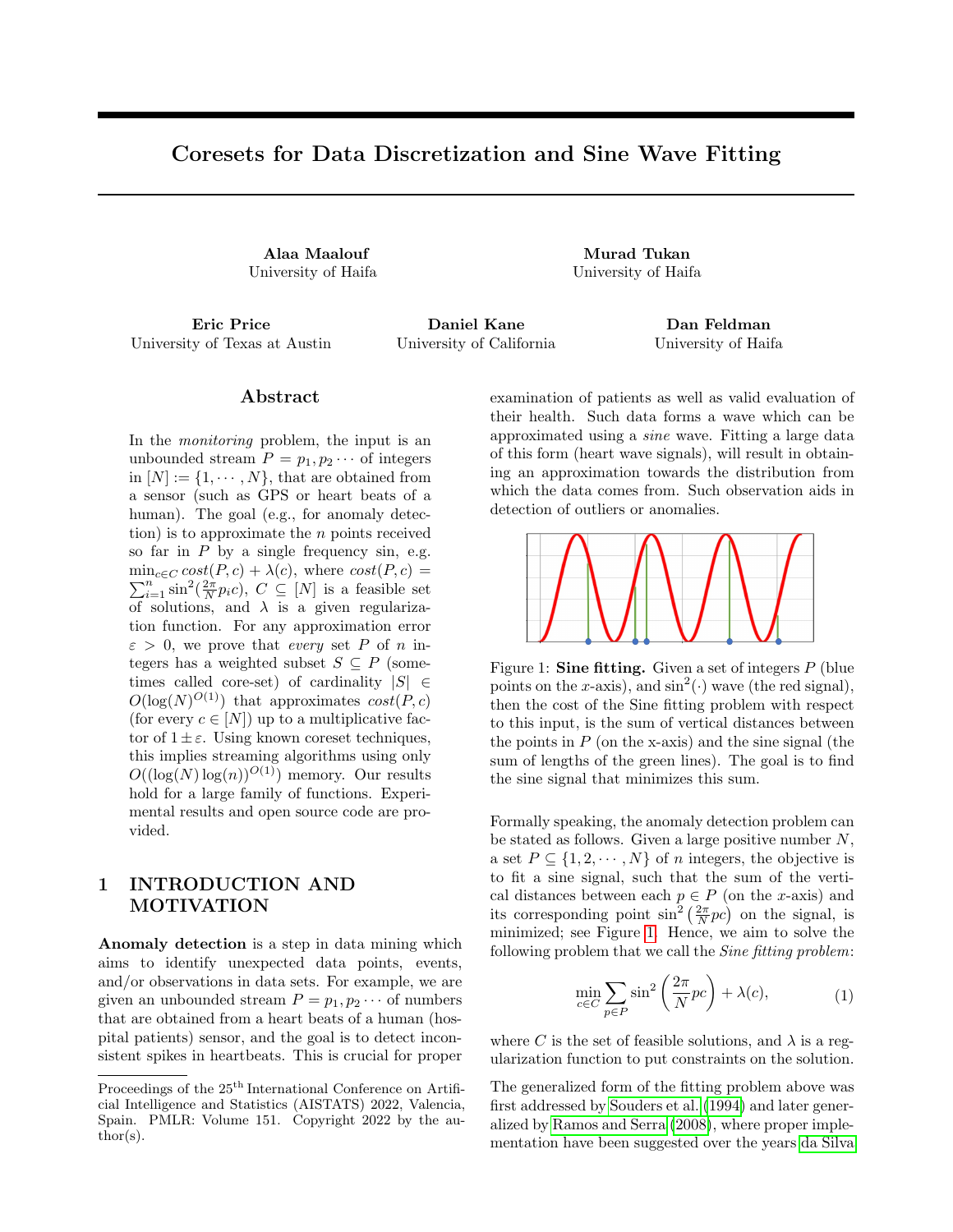themselves, and from such observation, it can be seen as a leverage point for this generalization to be equipped into our proofs.

Bounding the VC dimension. It was stated previously that the necessity of generalizing the assumptions of our results is crucial. Such necessity is needed to handle the case of restricting the VC dimension of the Sine fitting problem in the d-dimensional Euclidean space to be finite. The following gives the formal ingredients for such purpose.

**Lemma 13** (Extension of Lemma 12). Let  $N, n_{\chi}d$  be a triplet of positive integers where  $N \geq n > d$ . Let  $\Delta > 0$ be rational number such that, let  $X := \{i\Delta\}$  $\frac{\rho N}{\overline{d}}$ .  $\frac{\overline{p\ddot{a}}}{i=0}$  ∪  $\left\{\frac{N}{\sqrt{n}}\right\}$  $\left\{\frac{d}{d}\right\},$  and let  $B:=X^d$  denote the set of all d-dimensional points such that each coordinate of any point  $x \in B$  is from X, i.e., B has a resolution of  $\Delta$ . Let  $P \subseteq B$  be a set of n points. Then the VC dimension of the Sine fitting problem with respect to P and B is  $O(d \log(\frac{N}{\Delta}n))$ .

Proof. The following proof relies on an intuitive generalization of the proof of Lemma 12. We note again that the VC-dimension of the set of classifiers that output the sign of a sine wave parametrized by a single parameter (the angular frequency of the sine wave) is infinite. Regardless, our query space is bounded, i.e., every query contained in a ball of radius N. Thus, we bound the VC dimension as follows. First let  $D(p, x) = \sin^2 (p^T \cdot x \frac{2\pi}{N})$ we observe that for every  $p \in P$  and  $x \in B$ ,  $D(p, x) \leq 1$ . Hence, for every  $x \in B$  and  $r \in [0, \infty)$  it holds that

$$
{\text{ranges}(x, r)|r \ge 0} = {\text{ranges}(x, r)|r \in [0, 1]},
$$

where ranges $(x, r) = \{p \in P \mid D(p, x) \leq r\}$  is defined as in Definition 11. Secondly, by the definition of ranges, we have that for every pair of  $r_1, r_2 \in [0, 1]$  and  $x \in B$  where  $r_2 \ge r_1$ , ranges  $(x, r_2) = \bigcup$  $r \in [r_1,r_2]$ ranges  $(x, r)$ .

This yields that  $|\{\text{ranges}(x, r)| r \in [0, 1]\}| \leq n$  for any  $x \in B$ , which consequently means that

$$
|\{\text{ranges}(x,r)|x \in B, r \ge 0\}| \le n |B|,
$$

since  $x \in B$  is an integer, and each such x would create a different set of n subsets of P.

Since B is contained in a ball of radius N, it holds that  $|B| \in O\left(\frac{N^d}{\Delta^d}\right)$ . We thus get that  $\forall S \subseteq P$ ,

$$
|\{S \cap \text{ranges}(x, r)|x \in [N], r \ge 0\}| \le \frac{n}{\Delta^d} \text{vol}(B) \in 2^{O\left(d \log\left(\frac{\Delta}{n}\right)\right)}.
$$

The lemma then follows since the above inequality states that the VC dimension is bounded from above by  $O(d \log\left(\frac{N}{\Delta}n\right)).$  $\Box$ 

### C ADDITIONAL EXPERIMENTS

In this section, we carry additional experiments to show the advantage of our method in comparison with uniform sampling. We note that Figure 8 is given to show that the heartbeat data Don H. Johnson (2013a) is not of the form of a a flat-like line with regular peaks. In what follows, we show additional experiments on with respect to the sine fitting problem and the data discretization problem. For such task, we consider the following dataset:

Bat Echoes (Don H. Johnson, 2013b) – acquired from the echolocation pulse emitted by the Large Brown Bat (Eptesicus Fuscus). Such a file has a duration of 2.8ms and was digitized by considering a sampling period of  $7\mu s$ , resulting in a file with 400 samples.

At Figure 9, it is shown that our coreset clearly outperforms uniform sampling with respect to the Sine fitting problem.

We conclude this section with an experiment done to assess the effectiveness of our coreset against that of uniform sampling for the task of data discretization. Figure 10 shows the advantage of using our coreset upon using uniform sampling. For this experiment, the optimal solution of [\(1\)](#page-0-1) with respect to each of the coreset and sampled set of points using uniform sampling is computed. Then using each of the solutions, we generate a sine waves such that its phase is equal to the computed solutions. We then project the points of the whole input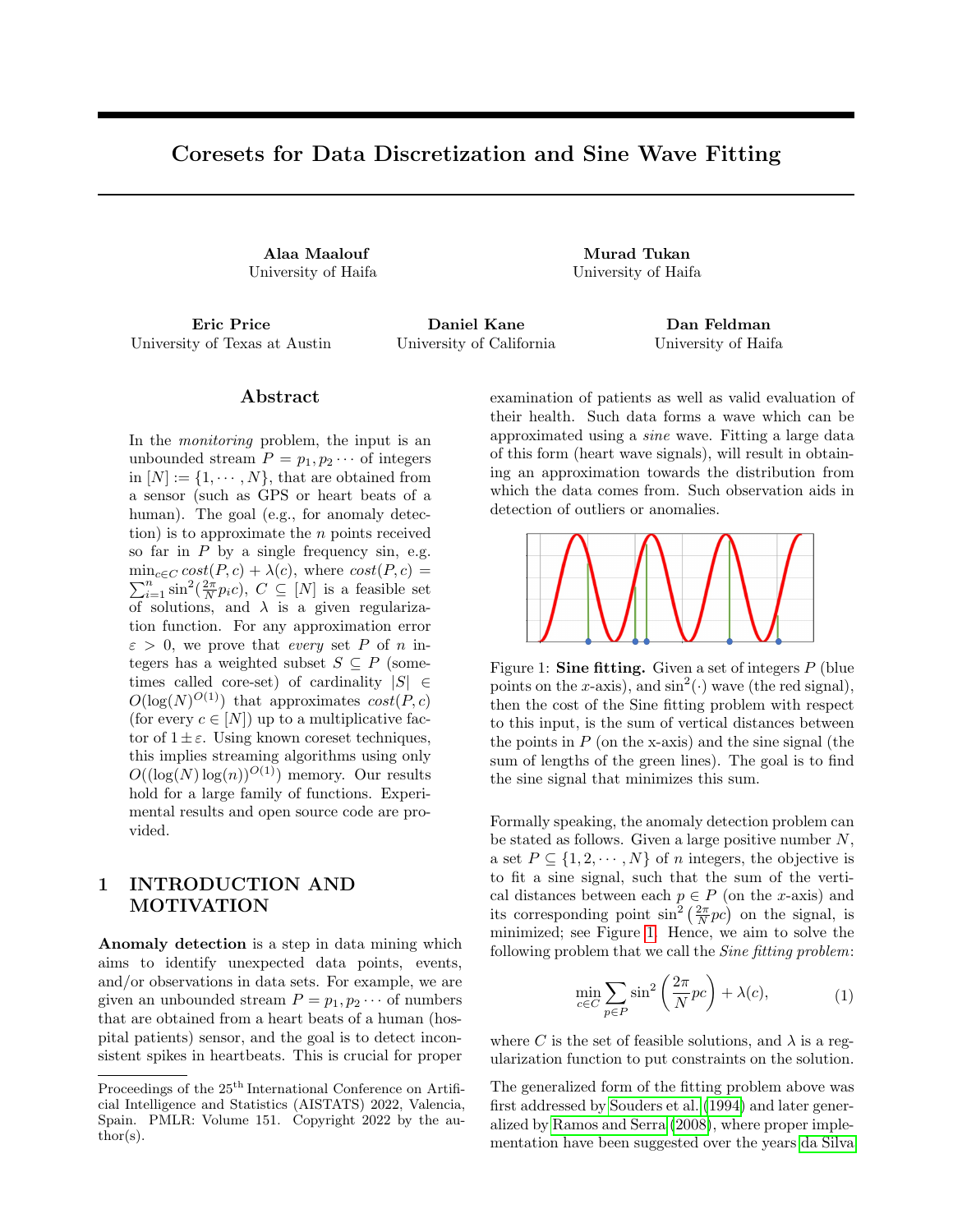

Figure 8: A snippet of the electrocardiogram with respect to a beating heart of some dog.



Figure 9: The optimal and maximal approximation errors with respect to the bat echoes dataset: The x axis is the size of the chosen subset, the y axis is the approximation error across the whole set of queries. The left figure shows the optimal solution approximation error, while the right figure serves to show the maximal approximation error across the whole set of queries.

data on the closest roots of these waves respectively, resulting into two sets of points. Now, we compute the distance between each point and its projected point and sum up the distance for each of the projected sets of points. Finally, we compute the approximated yielded by these values with respect to the value which we would have obtained if this process was done solely on the whole data.